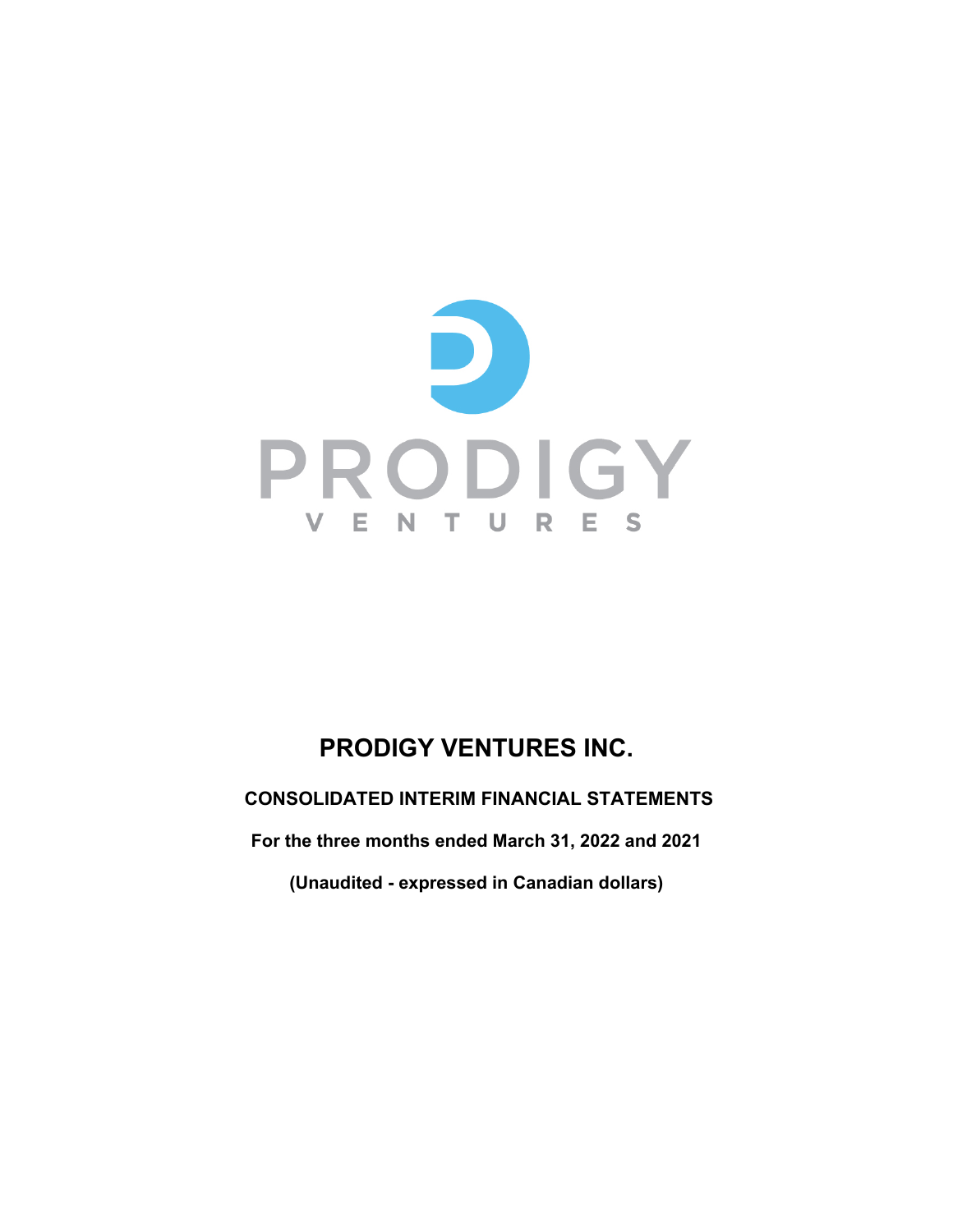# **Notice to Reader**

Under National Instrument 51-102, Part 4, subsection 4.3(3) (a), if an auditor has not performed a review of the interim financial statements, they must be accompanied by a notice indicating that the financial statements have not been reviewed by an auditor.

The accompanying unaudited consolidated interim financial statements of the Company have been prepared by and are the responsibility of the Company's management.

The Company's independent auditor has not performed a review of these consolidated interim financial statements in accordance with the International Financial Reporting Standards established by the International Accounting Standards Board for a review of interim financial statements by an entity's auditor.

Signed: *"Tom Beckerman"*<br>
Chief Executive Officer

Signed: "Andrew Hilton"<br>Chief Financial Officer

Toronto, Ontario May 20, 2022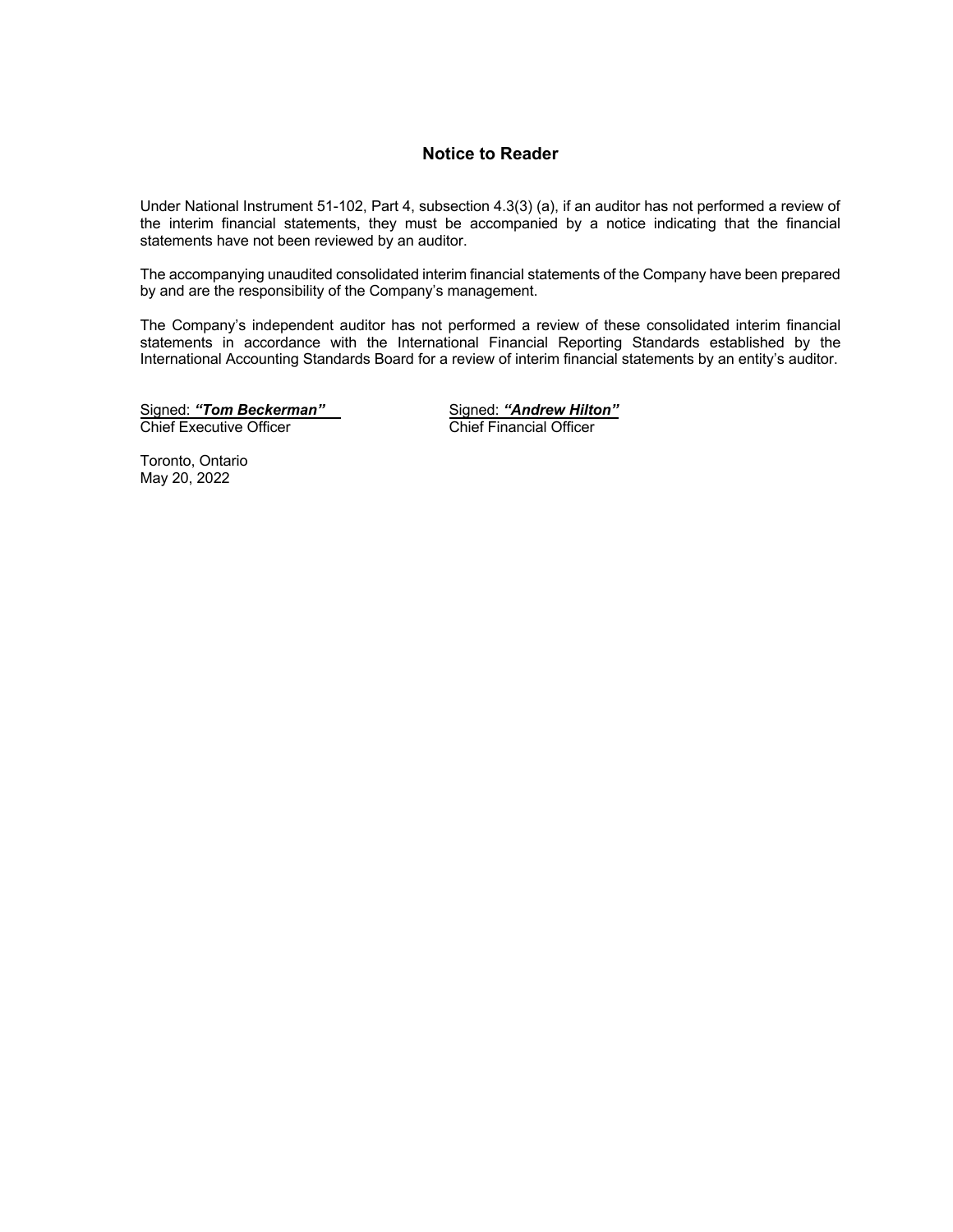**Prodigy Ventures Inc. Consolidated Interim Statements of Financial Position as at March 31, 2022 and December 31, 2021** (Expressed in Canadian dollars) (Unaudited)

|                                                                            | March 31, 2022  | December 31, 2021 |
|----------------------------------------------------------------------------|-----------------|-------------------|
| <b>Assets</b>                                                              |                 |                   |
| Current assets:                                                            |                 |                   |
| Cash                                                                       | \$<br>2,479,288 | \$2,732,822       |
| Accounts receivable (Note 13)                                              | 1,665,796       | 1,531,409         |
| Income taxes recoverable                                                   | 122,388         | 281,885           |
| Prepaid expenses                                                           | 389,660         | 328,351           |
| Contract asset                                                             | 20,582          |                   |
|                                                                            | 4,677,714       | 4,874,467         |
| Non-current assets:                                                        |                 |                   |
| Prepaid expenses                                                           | 7,800           | 7,800             |
| Property and equipment (Note 4)                                            | 90,971          | 93.147            |
| Right of use assets (Note 5)                                               | 22,738          | 26,328            |
| Intangibles (Note 6)                                                       | 2,574,256       | 2,665,089         |
| Goodwill (Notes 3 and 7)                                                   | 2,525,050       | 2,525,050         |
|                                                                            | 5,220,815       | 5,317,414         |
| <b>Total assets</b>                                                        | 9,898,529<br>\$ | \$10,191,881      |
| <b>Liabilities and Shareholders' Equity</b><br><b>Current liabilities:</b> |                 |                   |
| Accounts payable and accrued liabilities (Note 9)                          | \$<br>1,485,187 | \$<br>1,691,739   |
| Lease liability (Note 10)                                                  | 13,680          | 13,557            |
| Income taxes payable                                                       |                 |                   |
| Contract liability                                                         | 284,300         | 26,026            |
|                                                                            | 1,783,167       | 1,731,322         |
| Non-current liabilities:                                                   |                 |                   |
| Deferred tax liability                                                     | 286,661         | 331,143           |
| Lease liability (Note 10)                                                  | 8,210           | 11,676            |
|                                                                            | 294,871         | 342,819           |
| <b>Total liabilities</b>                                                   | 2,078,038       | 2,074,141         |
| <b>Shareholders' Equity</b>                                                |                 |                   |
| Share capital (Note 11(b))                                                 | 5,785,432       | 5,640,645         |
| Contributed surplus                                                        | 634,051         | 772,920           |
| Retained earnings                                                          | 1,401,008       | 1,704,175         |
|                                                                            | 7,820,491       | 8,117,740         |
| Total liabilities and shareholders' equity                                 | \$<br>9,898,529 | \$10,191,881      |

# **On behalf of the Board:**

**"Thomas Beckerman", Director "Stephen Moore", Director**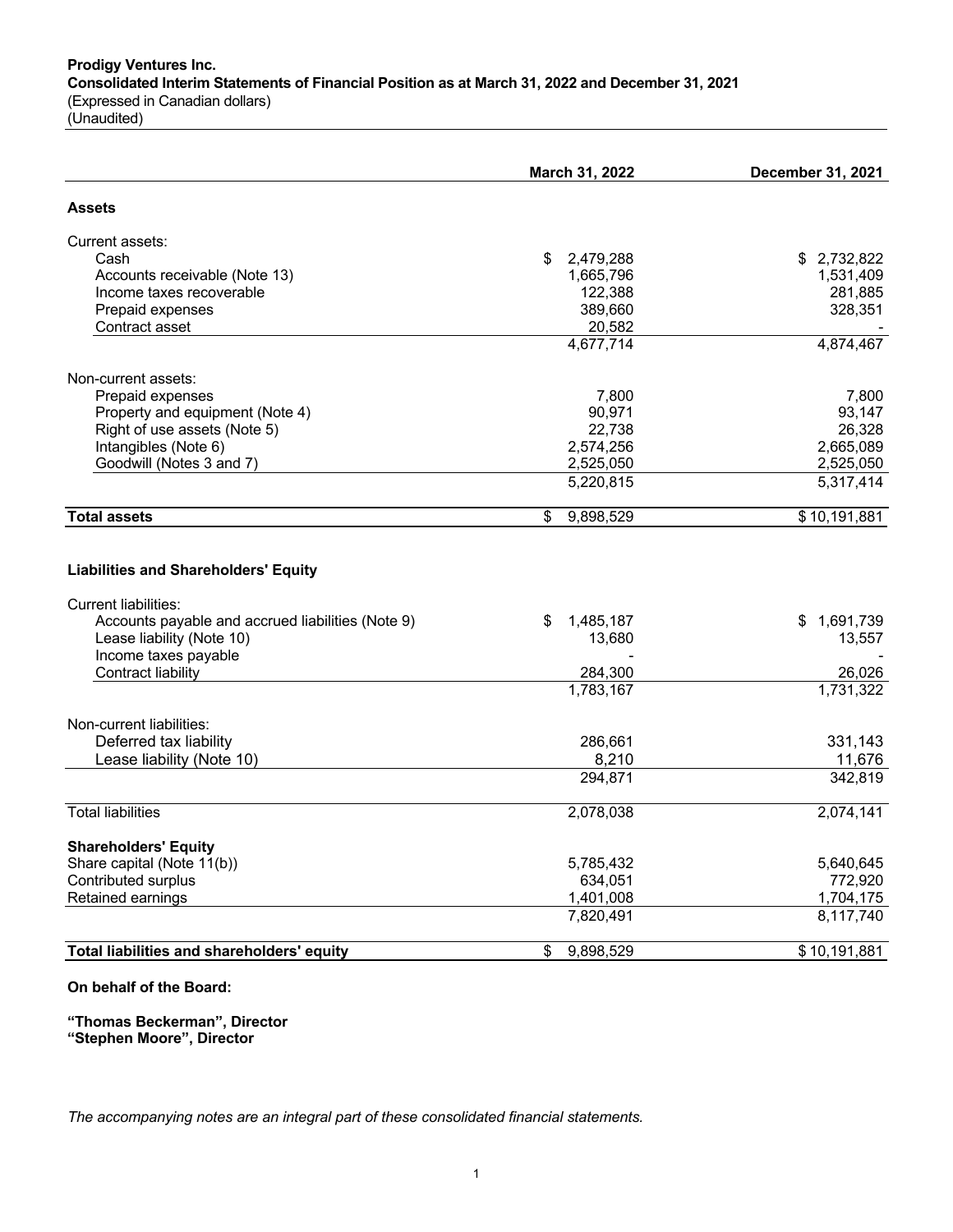|                                                           | 2022             | 2021            |
|-----------------------------------------------------------|------------------|-----------------|
| Revenue (Note 15)                                         | \$<br>3,377,315  | \$<br>3,328,987 |
| <b>Direct costs</b>                                       | 2,216,291        | 2,422,868       |
| <b>Gross profit</b>                                       | 1,161,024        | 906,119         |
| <b>Expenses:</b>                                          |                  |                 |
| Compensation                                              | 846,060          | 612,512         |
| Computer                                                  | 156,305          | 33,234          |
| Depreciation and amortization (Notes 4, 5 and 6)          | 258,127          | 48,678          |
| Finance costs                                             | 9,133            | 12,819          |
| Office and general                                        | 38,647           | 30,599          |
| Professional fees                                         | 114,390          | 111,383         |
| Share-based compensation (Notes 11(c) and (e))            | 5,918            | 24,602          |
|                                                           | 1,428,580        | 873,827         |
| Net income (loss) before income tax                       | (267, 556)       | 32,292          |
| Income taxes (Note 17)                                    | 35,611           | 13,200          |
| Net income (loss) and comprehensive income (loss)         |                  |                 |
| for the period                                            | \$<br>(303, 167) | \$<br>19,092    |
| Net income (loss) per share - basic and diluted (Note 18) | \$<br>(0.00)     | \$<br>0.00      |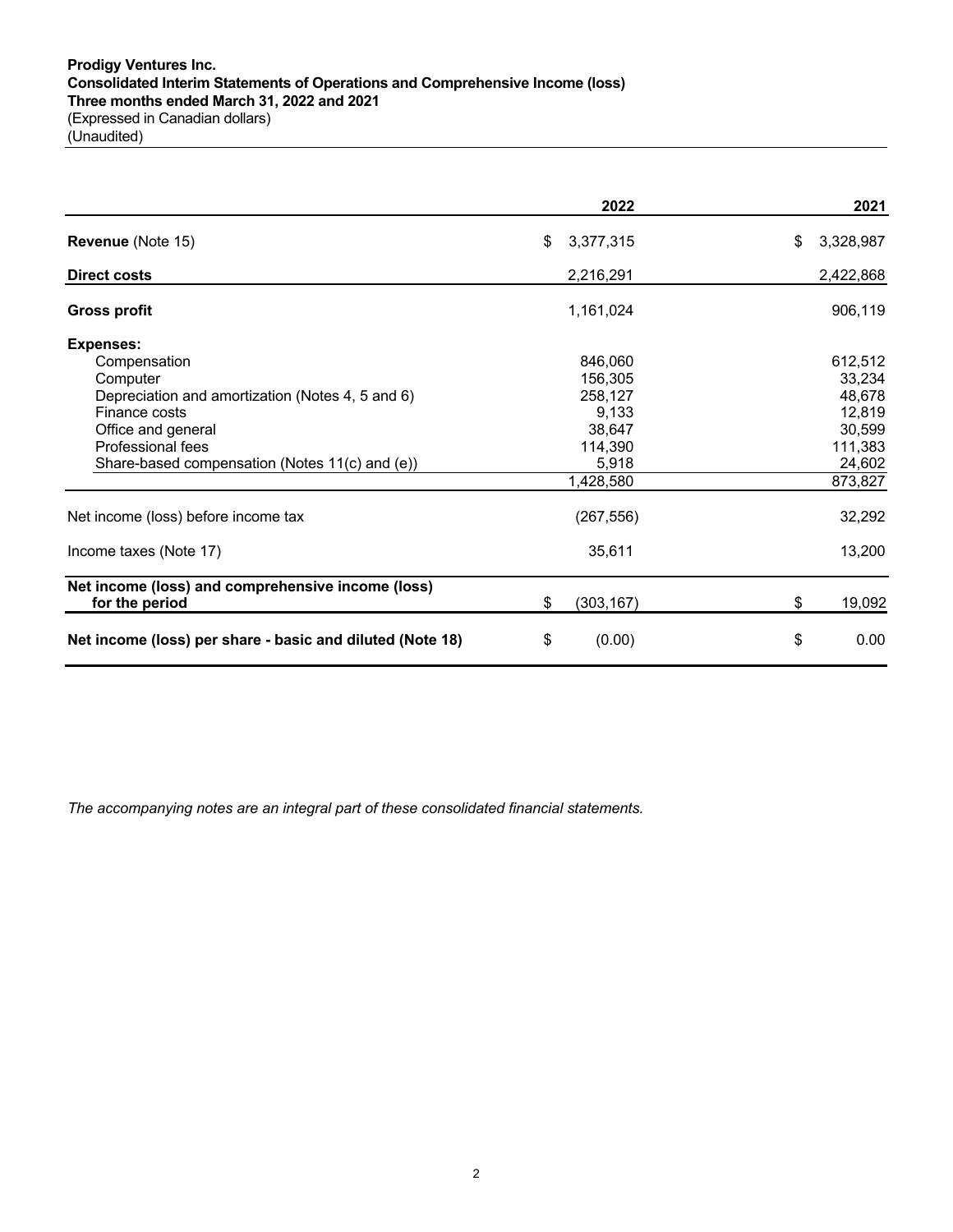# **Prodigy Ventures Inc. Consolidated Interim Statements of Changes in Shareholders' Equity Three months ended March 31, 2022 and 2021** (Expressed in Canadian dollars)

(Unaudited)

|                                                | Common<br>shares | <b>Share</b><br>capital<br>(Note 11) | Contributed<br>surplus |     | Retained<br>earnings | Total<br>shareholders'<br>equity |
|------------------------------------------------|------------------|--------------------------------------|------------------------|-----|----------------------|----------------------------------|
| Balance, December 31, 2020                     | 116,678,820      | \$<br>860,783                        | \$<br>210,813          | \$  | 2,575,843            | \$<br>3,647,439                  |
| Share-based compensation (Notes 11(c) and (e)) |                  |                                      | 24,602                 |     |                      | 24,602                           |
| Exercise of options (Note 11(c))               | 28.750           | 8.542                                | (3,511)                |     |                      | 5,031                            |
| Net income                                     |                  |                                      |                        |     | 19.092               | 19,092                           |
| Balance, March 31, 2021                        | 116,707,570      | 869.325                              | \$<br>231.904          | \$. | 2,594,935            | \$<br>3,696,164                  |

|                                                | Common<br>shares | <b>Share</b><br>capital<br>(Note 11) | Contributed<br>surplus | <b>Retained</b><br>earnings | Total<br>shareholders'<br>equity |
|------------------------------------------------|------------------|--------------------------------------|------------------------|-----------------------------|----------------------------------|
| Balance, December 31, 2021                     | 143,214,903      | 5,640,645<br>\$                      | 772.920<br>\$          | 1,704,175<br>\$.            | \$8,117,740                      |
| Shares issued for services (Note 11)           | 1,072,500        | 144.787                              | (144,787)              |                             |                                  |
| Share-based compensation (Notes 11(c) and (e)) |                  |                                      | 5,918                  |                             | 5,918                            |
| Net (loss)                                     |                  |                                      |                        | (303, 167)                  | (303, 167)                       |
| Balance, March 31, 2022                        | 144.287.403      | \$<br>5,785,432                      | \$<br>634.051          | \$<br>1.401.008             | 7.820.491<br>S.                  |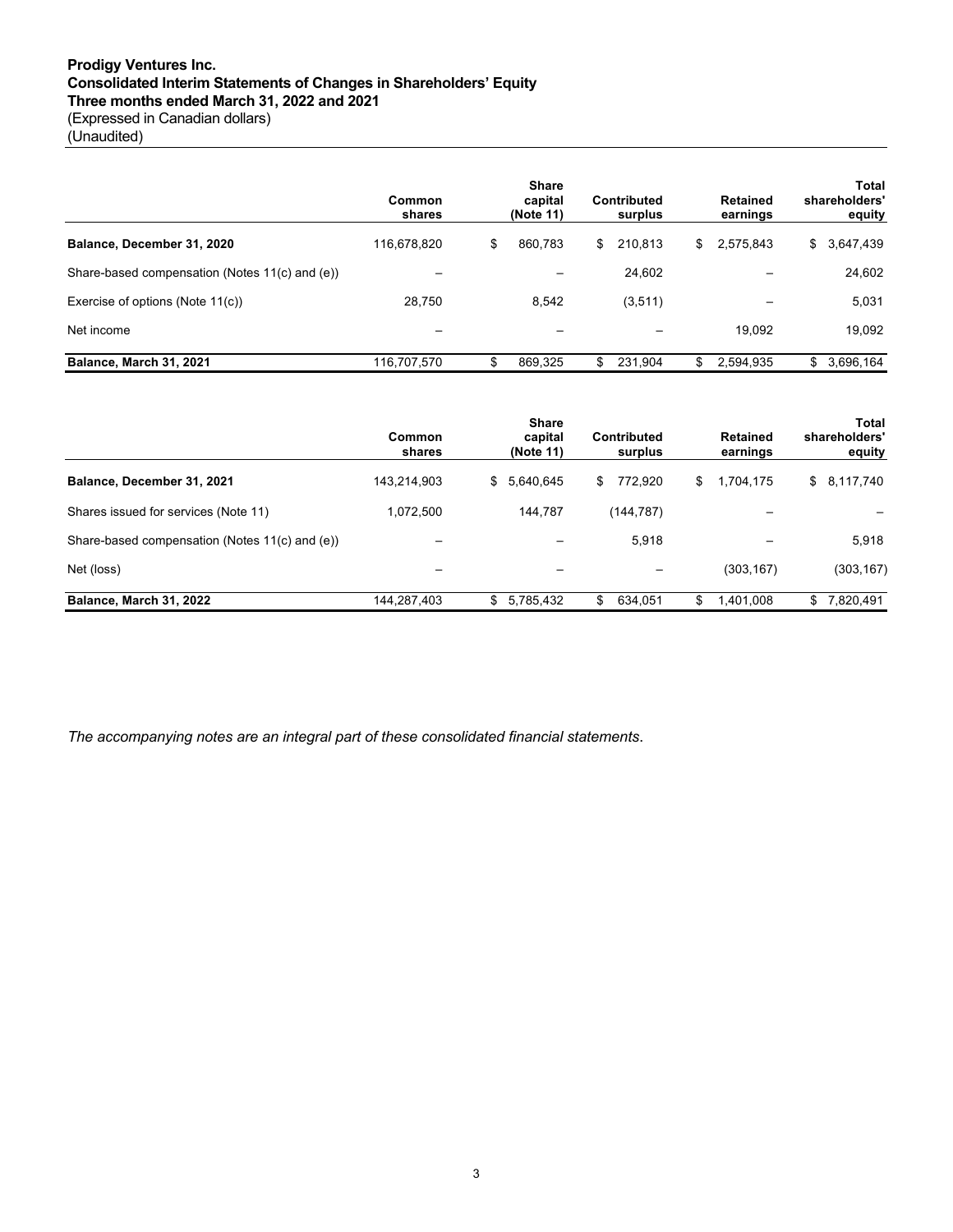# **Prodigy Ventures Inc. Consolidated Interim Statements of Cash Flows Three months ended March 31, 2022 and 2021** (Expressed in Canadian dollars)

| (Unaudited) |  |
|-------------|--|
|-------------|--|

|                                                                                                                             | 2022                                | 2021                         |
|-----------------------------------------------------------------------------------------------------------------------------|-------------------------------------|------------------------------|
| Cash flows from operating activities                                                                                        |                                     |                              |
| Net income (loss) for the period<br>Adjustments to reconcile net income (loss) to cash provided<br>by operating activities: | \$<br>(303, 167)                    | \$<br>19,092                 |
| Depreciation and amortization (Notes 4, 5 and 6)<br>Share-based compensation (Notes 11(c) and (e))<br>Finance costs         | 258,127<br>5,918<br>206             | 48,678<br>24,602<br>1.606    |
| Income taxes<br>Change in non-cash operating working capital:<br>Accounts receivable                                        | 35,611<br>(134, 386)                | 13,200<br>339,163            |
| Contract asset<br>Prepaid expenses                                                                                          | (20, 582)<br>(61, 309)              | 1,975                        |
| Accounts payable and accrued liabilities<br>Contract liability<br>Cash flows from (used in) operating activities            | (206, 551)<br>258,274<br>(167, 859) | 100,853<br>700<br>549,869    |
| Income taxes recovered (paid)<br>Net cash (used in) from operating activities                                               | 79,404<br>(88, 455)                 | (201, 529)<br>348,340        |
| Cash flows from investing activities                                                                                        |                                     |                              |
| Investment in intangibles (Note 6)<br>Purchase of property and equipment (Note 4)                                           | (156, 531)<br>(4,998)               | (167, 157)<br>(20, 082)      |
| Net cash (used in) investing activities                                                                                     | (161, 529)                          | (187, 239)                   |
| Cash flows from financing activities                                                                                        |                                     |                              |
| Repayment of lease liabilities<br>Proceeds from exercise of stock options<br>Finance costs paid                             | (3, 344)<br>(206)                   | (41,300)<br>5,031<br>(1,606) |
| Net cash (used in) financing activities                                                                                     | (3,550)                             | (37, 875)                    |
| Increase (decrease) in cash<br>Cash, beginning of period                                                                    | (253, 534)<br>2,732,822             | 123,226<br>2,130,836         |
| Cash, end of period                                                                                                         | \$<br>2,479,288                     | \$<br>2,254,062              |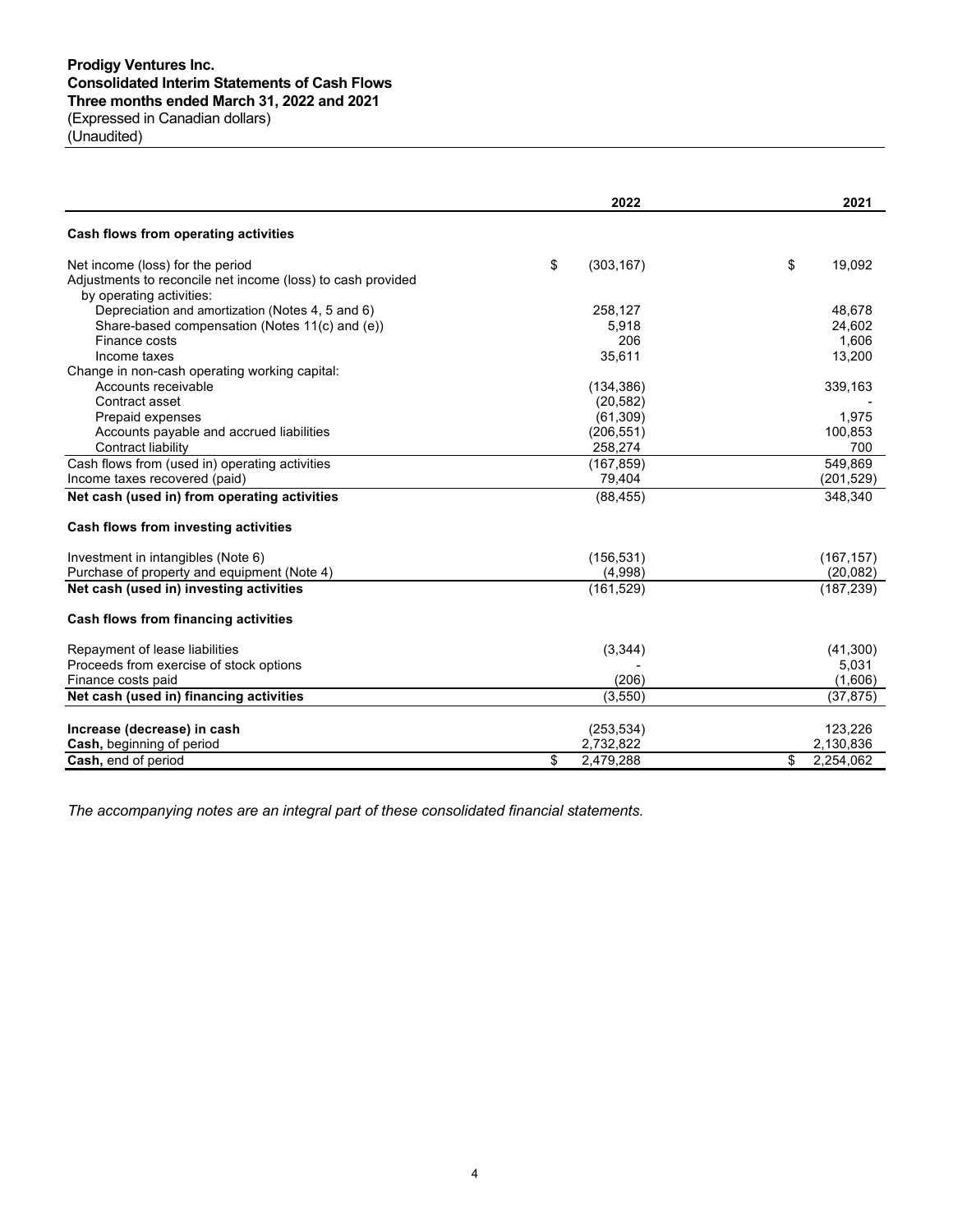# **1. NATURE OF OPERATIONS**

Prodigy Ventures Inc. ("Prodigy" or the Company") was incorporated as 71 Capital Corp. under the Canada Business Act on February 6, 2008 and was classified as a Capital Pool Company, as defined by the TSX Venture Exchange ("TSXV").

Prodigy delivers Fintech innovation. The Company provides leading edge platforms, including IDVerifact™ for digital identity, and tunl.™ for open banking and customer chat support, coupled with seamless integration of our partners best-of breed Fintech platforms. Our services business, Prodigy Labs™, integrates and customizes our platforms for unique enterprise customer requirements, and provides technology services for digital identity, open banking, payments and digital transformation. Digital transformation services include strategy, architecture, design, project management, agile development, quality engineering and staff augmentation.

The Company's registered office is as follows: 80 Richmond Street West, Suite 1401, Toronto, Ontario M5H 2A4. The Company's common shares are listed on the TSXV under the symbol PGV.

In March 2020, the World Health Organization declared a global pandemic following the emergence and rapid spread of a novel strain of the coronavirus ("COVID-19"). which has had a significant impact on businesses through the restrictions put in place by the Canadian, provincial and municipal governments regarding travel, business operations and isolation/quarantine orders. At this time, it is unknown the full extent of the impact the COVID-19 outbreak may have on the Company as this will depend on future developments that are highly uncertain and that cannot be predicted with confidence. These uncertainties arise from the inability to predict the duration of the outbreak, including the duration of travel restrictions, business closures or disruptions, and quarantine/isolation measures that are currently, or may be put, in place by Canada and other countries to fight the virus. The pandemic has had a significant impact on the Company's revenue as certain client projects were delayed or cancelled due to funding. Supply side challenges in the labour market have also limited the Company's ability to fulfill customer demand. In response to the revenue loss the Company has reduced its expenses where possible. Prodigy also received COVID-19 related government assistance with respect to payroll and rent in 2020 and 2021. It is anticipated that the COVID-19 virus will continue to impact the Company's revenue growth as clients deal with the pandemic. In the near-term, this impacts the reprioritization of current projects and related spending.

# **2. SUMMARY OF SIGNIFICANT ACCOUNTING POLICIES**

### **Statement of compliance**

These consolidated interim financial statements have been prepared in accordance with International Accounting Standard ("IAS") 34, Interim Financial Reporting, using accounting policies consistent with International Financial Reporting Standards ("IFRS"), as issued by the International Accounting Standards Board ("IASB"), and do not include all of the information required for full annual consolidated financial statements.

### **Basis of presentation**

These consolidated financial statements have been prepared on a historical cost basis, except for certain financial instruments that are carried at fair value.

These consolidated financial statements are presented in Canadian dollars, which is the Company's functional and presentation currency.

These consolidated financial statements were authorized for issuance by the Company's Board of Directors on May 20, 2022.

### **Critical accounting judgments and estimates**

The preparation of financial statements in conformity with IFRS requires management to make estimates and assumptions that affect the reported amount of assets and liabilities and disclosure of contingent assets and liabilities at the date of the consolidated financial statements and the reported amount of expenses and other income during the period.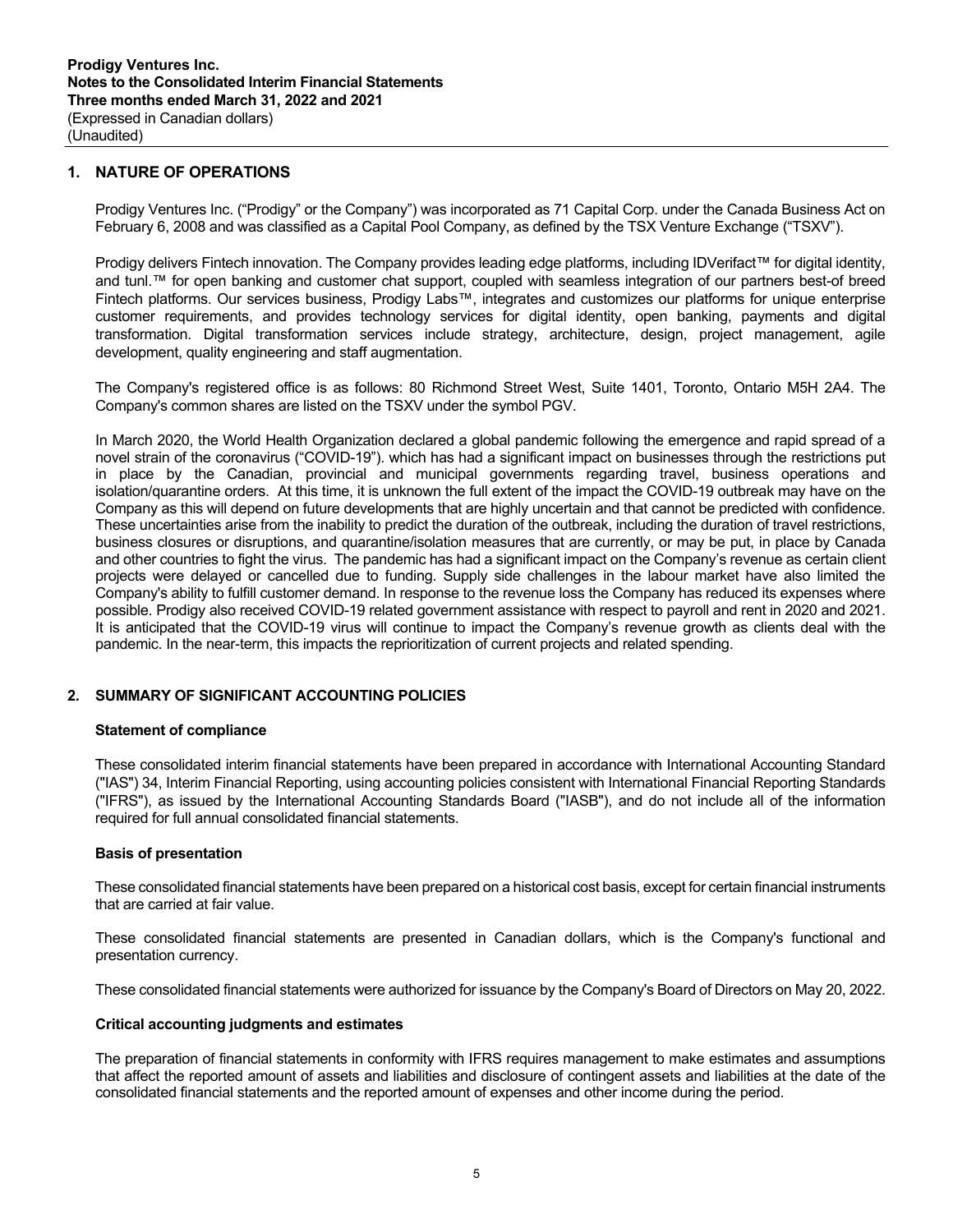#### **Critical accounting judgments and estimates - continued**

Management continuously evaluates the estimates and underlying assumptions based on management's experience and knowledge of facts and circumstances. Revisions to accounting estimates are recognized in the period in which the estimates are revised and in future periods if affected.

Significant estimates made by management include the following:

#### *Revenue recognition:*

Revenue relating to fixed price professional services contracts is recognized based on the percentage of completion of the performance obligation which is assessed based on actual labour cost and budgeted cost required to complete the performance obligation. The Company estimates the costs associated with the performance obligation based on labour cost. Refer to the Revenue Recognition section for discussion on the impact on the adoption of IFRS 15 *Revenue from Contracts with Customers.*

#### *Share-based compensation:*

The Company uses estimates in the calculation of the expenses of its share-based incentive plans including, but not limited to, share price volatility, dividends, expected life of the award, and risk-free interest rates. These estimates are based on previous experience and may change throughout the life of an incentive plan. Such changes could impact the carrying value of contributed surplus, net income, and comprehensive income in future periods.

#### *Allocation of purchase consideration to acquired assets and assumed liabilities:*

The Company determined and allocated the purchase price on recent acquisitions to the applicable tangible and intangible assets acquired and liabilities assumed as of the business combination date in accordance with IFRS 3 – Business Combinations. The purchase price allocation process requires the Company to use significant estimates and assumptions, including fair value estimates, as of the acquisition date. Assessment of whether payments to selling shareholders are part of the exchange for the acquiree or is a transaction separate from the business combination is complex and could have a material impact on the financial statements and purchase price allocation.

Classification of an acquisition as a business combination or an asset acquisition depends on whether the assets acquired constitute a business, which can be a complex judgment. Whether an acquisition is classified as a business combination or an asset acquisition can have a significant impact on the accounting treatment at and after acquisition.

While management uses their best estimates and assumptions as a part of the purchase price allocation process to accurately value assets acquired and liabilities assumed as of the acquisition date, the estimates and assumptions are inherently uncertain and subject to refinement. As a result, during the purchase price allocation period, which can be up to one year from the acquisition date, management records adjustments to the assets acquired and liabilities assumed with the corresponding offset to goodwill.

#### *Goodwill:*

Goodwill arising on an acquisition of a business is carried at cost, as established on the date of acquisition, less impairment losses, if any. For purposes of impairment testing, goodwill is allocated to each of the Company's cash-generating units ("CGUs") (or groups of CGUs) that is expected to benefit from the synergies of the combination. A cash-generating unit to which goodwill has been allocated is tested for impairment annually, or more frequently when there is an indication that the cash-generating unit may be impaired. The Company assesses impairment by comparing the recoverable amount of a long-lived asset, a CGU, or a CGU group to its carrying value. The recoverable amount is defined as the higher of: (i) value in use; or (ii) fair value less cost to sell. The determination of the recoverable amount involves significant estimates and assumptions. While management uses their best estimate and assumptions to assess goodwill impairment, there are inherent uncertainties in projecting future cash flows, discount rates and other assumptions. Changes in the conditions for these judgments and estimates can significantly affect the assessed recoverable amount of the CGU.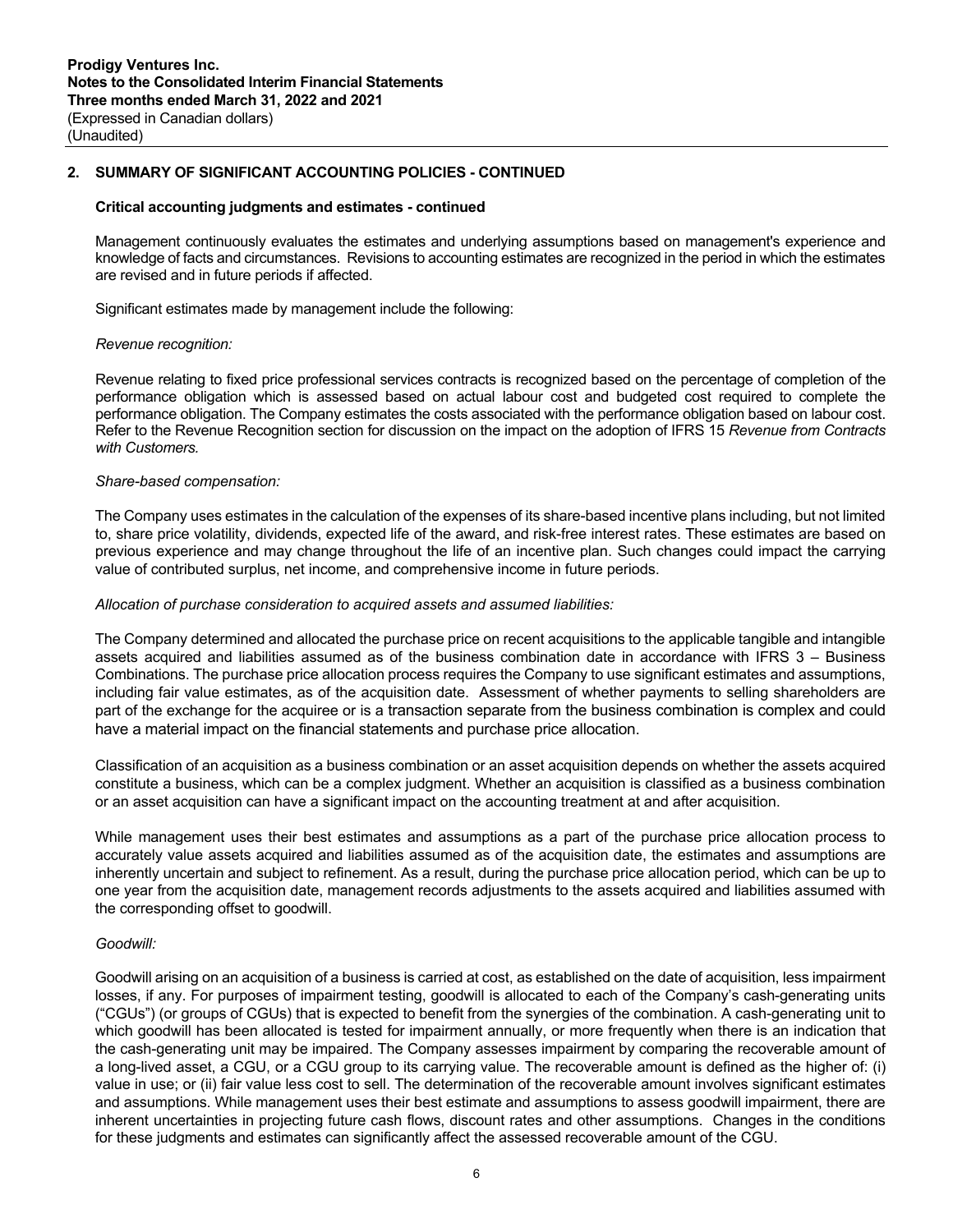#### **Critical accounting judgments and estimates - continued**

#### *Capitalization of Development Costs:*

Management exercises judgment when establishing whether the criteria under IAS 38, Intangible Assets, for development costs have been met, specifically the technical feasibility of the products in development and the ability to generate probable economic future benefits.

#### **Basis of consolidation**

The consolidated financial statements include the financial statements of the Company, and its wholly owned subsidiary companies, TCB Corporation, IDVerifact Inc., FICANEX Technology Inc. and 13165078 Canada Inc. All significant intercompany balances and transactions have been eliminated upon consolidation.

#### **Cash and cash equivalents**

Cash and cash equivalents include cash on hand, balances with banks and investment dealers, and short-term deposits with original maturities of less than three months at date of acquisition and are initially recorded at fair value. As at March 31, 2022 and December 31, 2021, the Company did not have any cash equivalents.

### **Property and equipment**

Property and equipment are recorded at cost less accumulated depreciation and any accumulated impairment losses recorded. Cost includes expenses that are directly attributable to the acquisition of the asset. When parts of an item of equipment have different useful lives, they are accounted for as separate components of equipment and depreciated accordingly. The carrying amount of any replaced component or a component no longer in use is derecognized.

Subsequent costs are included in the asset's carrying amount or recognized as a separate asset only when it is probable that future economic benefits associated with the item of property and equipment will flow to the Company and the costs of the item can be reliably measured. All other expenses are charged to operating expenses as incurred.

Depreciation is based on the cost of an asset less its estimated residual value. Depreciation is charged to profit or loss over the estimated useful life of an asset. Depreciation is provided on a declining-balance basis using the following rates:

Computer hardware – 30% declining balance

Computer software – 30% declining balance

Furniture – 30% declining balance

Depreciation methods, rates and residual values are reviewed annually and revised if the current method, estimated useful life or residual value is different from that estimated previously. The effect of such a change is recognized on a prospective basis in the consolidated financial statements.

### **Intangible assets**

Expenditures related to research activities are recognized as an expense in the period in which they are incurred. An internally generated intangible asset arising from development (or from the development phase of an internal project) is recognized if, and only if, the entity can demonstrate all of the following:

- a) the technical feasibility of completing the intangible asset so that it will be available for use or sale;
- b) its intention to complete the intangible asset and use or sell it;
- c) its ability to use or sell the intangible asset;
- d) how the intangible asset will generate probable future economic benefits. Among other things, the Company can demonstrate the existence of a market for the output of the intangible asset or the intangible asset itself or, if it is to be used internally, the usefulness of the intangible asset;
- e) the availability of adequate technical, financial and other resources to complete the development and to use or sell the intangible asset; and
- f) its ability to measure reliably the expenditure attributable to the intangible asset during its development.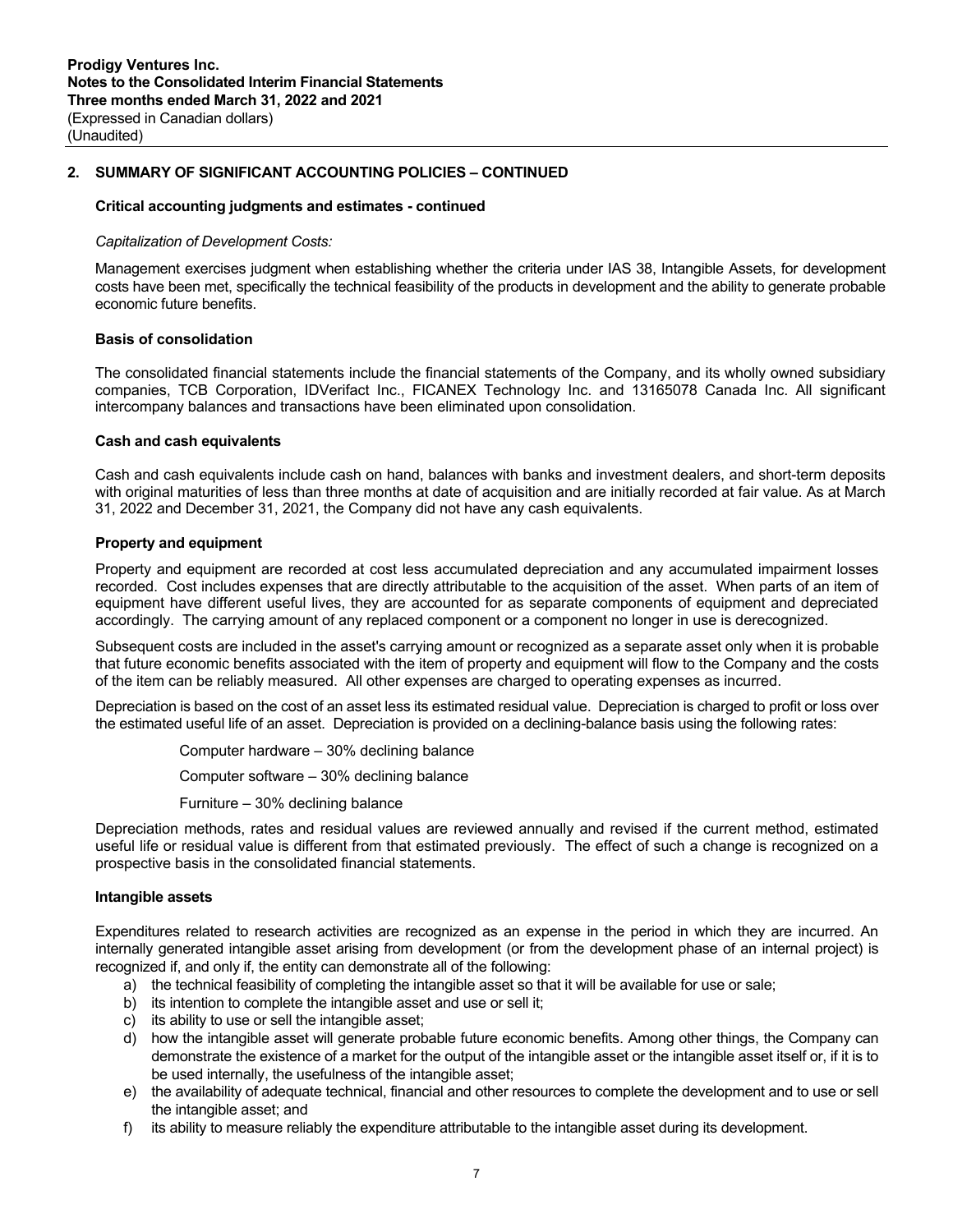#### **Intangible assets - continued**

Development costs are capitalized once the above criteria are met. Where no internally generated intangible asset can be recognized, development expenditures are expensed in the period in which they are incurred. Expenditures recovered related to internally developed intangible assets are deducted from the capitalized development costs in the period in which they are recovered.

After initial recognition, internally generated intangible assets are carried at cost less accumulated amortization and any accumulated impairment losses. Once an internally generated intangible asset becomes available for use, expenditures are no longer capitalized to the intangible. Internally generated intangible assets that are available for use are amortized on a straight-line basis over their estimated useful life of three years, and an impairment loss is recognized in profit or loss when their recoverable amount is less than their net carrying amount. Internally generated intangible assets that are under development are not amortized and are reviewed for impairment annually by comparing the carrying amount with its recoverable amount. An impairment loss is recognized in profit or loss when the recoverable amount is less than the net carrying amount.

#### **Business combinations**

Business combinations are accounted for using the acquisition method at the acquisition date, which is the date that control is transferred to the Company.

Goodwill is measured as the excess of the sum of the fair value of the consideration transferred over the net of the acquisition date fair value of the identifiable assets acquired and liabilities assumed. Acquisition-related costs, other than those related associated with the issuance of debt or equity, are recognized in earnings profit or loss as incurred.

Goodwill arising on an acquisition of a business is carried at cost, as established on the acquisition date, less accumulated impairment losses, if any. Goodwill is not amortized but is tested for impairment annually or whenever there is an indication of impairment.

Any contingent consideration payable is measured at fair value at the acquisition date. If the contingent consideration is classified as equity, then it is not re-measured, and settlement is accounted for in equity. Otherwise, subsequent changes in the fair value of the contingent consideration are recognized in earnings.

Management has one year from the acquisition date to confirm and finalize the facts and circumstances that support the finalized fair value analysis and related purchase price allocation. These provisional amounts are adjusted during the measurement period, or additional assets or liabilities are recognized, to reflect new information obtained about facts and circumstances that existed at the acquisition date that, if known, would have affected the amounts recognized at that date. Changes to fair values and allocations are retrospectively adjusted in subsequent periods.

Acquisitions that do not meet the definition of a business combination are accounted for as asset acquisitions. Consideration paid for an asset acquisition is allocated to the individual identifiable assets acquired and liabilities assumed based on their relative fair values. Asset acquisitions do not give rise to goodwill.

### **Revenue recognition**

The Company uses a single model that applies to contracts with customers and two approaches to recognizing revenue: at a point in time or over time. The model features a contract-based five-step analysis of transactions to determine whether, how much and when revenue is recognized. New estimates and judgement thresholds have been introduced which may affect the timing of revenue recognized.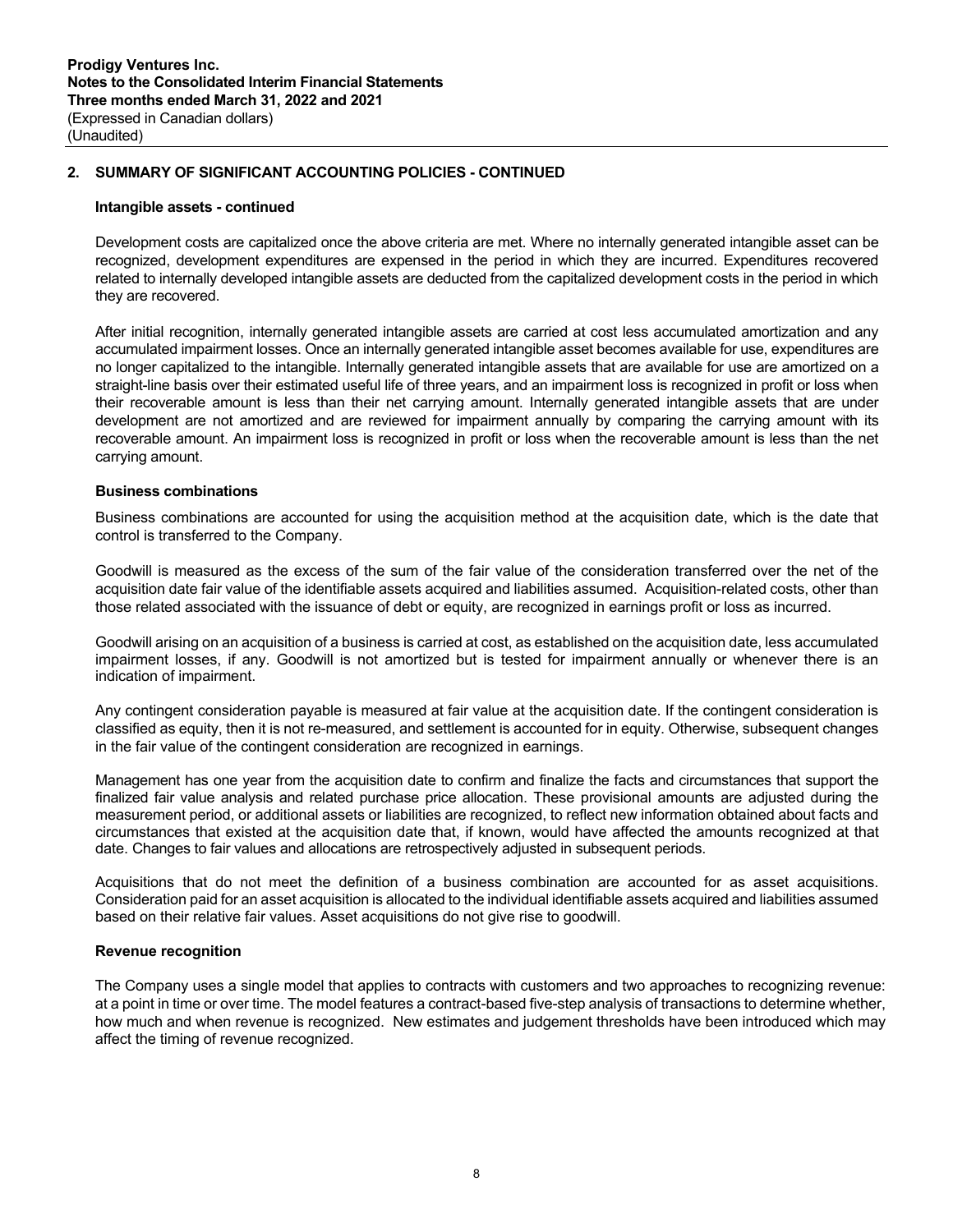# **Revenue recognition - continued**

The Company records revenue from contracts with customers in accordance with the five steps in IFRS 15 as follows:

- 1. Identify the contract with a customer;
- 2. Identify the performance obligations in the contract;
- 3. Determine the transaction price, which is the total consideration provided by the customer;
- 4. Allocate the transaction price among the performance obligations in the contract based on their relative fair values; and
- 5. Recognize revenue when the relevant criteria are met for each unit (at a point in time or over time).

The Company derives its revenues from software and professional service contracts. Revenue comprises the fair value of consideration received or receivable from the provision of services in the ordinary course of business.

Revenue from contracts with customers is recognized for each performance obligation as control is transferred to the customer over time as progress towards completion of the performance obligation. The transaction price is generally the amount stated in the contract.

The Company recognizes professional services revenues based on time and material incurred, and for fixed price professional service contracts based on the percentage of completion of the performance obligation, which is assessed based on actual labour cost and budgeted cost required to complete the performance obligation. If a loss on a contract is considered probable, the loss is recognized when it is determinable.

Amounts are generally billable on reaching certain performance milestones, as defined by individual contracts. Revenue earned in excess of contract billings is recorded as contract asset. Cash proceeds received in advance of performance under contracts are recorded as contract liability. Contract liability is classified as long-term if it relates to performance obligations that are expected to be fulfilled after 12 months from period end.

Contract costs, such as commissions or incremental costs of obtaining a contract with a customer, are recognized as an asset if the period of benefit for those costs is expected to be longer than one year and those costs are expected to be recoverable under the expected term of the contract. As all contracts are for a period of less than one year, no contract costs have been recorded.

Non-refundable platform onboarding and integration fees are recognized only after there is persuasive evidence of an executed agreement, the price is fixed or determinable and there are no further performance obligations to be satisfied with respect to the contract.

Platform subscription fees are recognized on a monthly straight-line basis over the subscription term. The unamortized amount at the end of the reporting period with respect to these fees are presented as part of deferred revenue.

Aggregate conversation fees from the tunl. chatbot are accumulated and recognized on a monthly basis.

### **Research and development costs and investment tax credits**

All costs relating to research are expensed as incurred. Investment tax credits are recognized in the period in which the credits are earned and realization is considered more likely than not. Assistance received or receivable is accounted for using the cost reduction approach.

### **Income tax and deferred taxes**

The tax expense recognized in net income comprises the sum of deferred tax and current tax not recognized in other comprehensive income or directly in equity.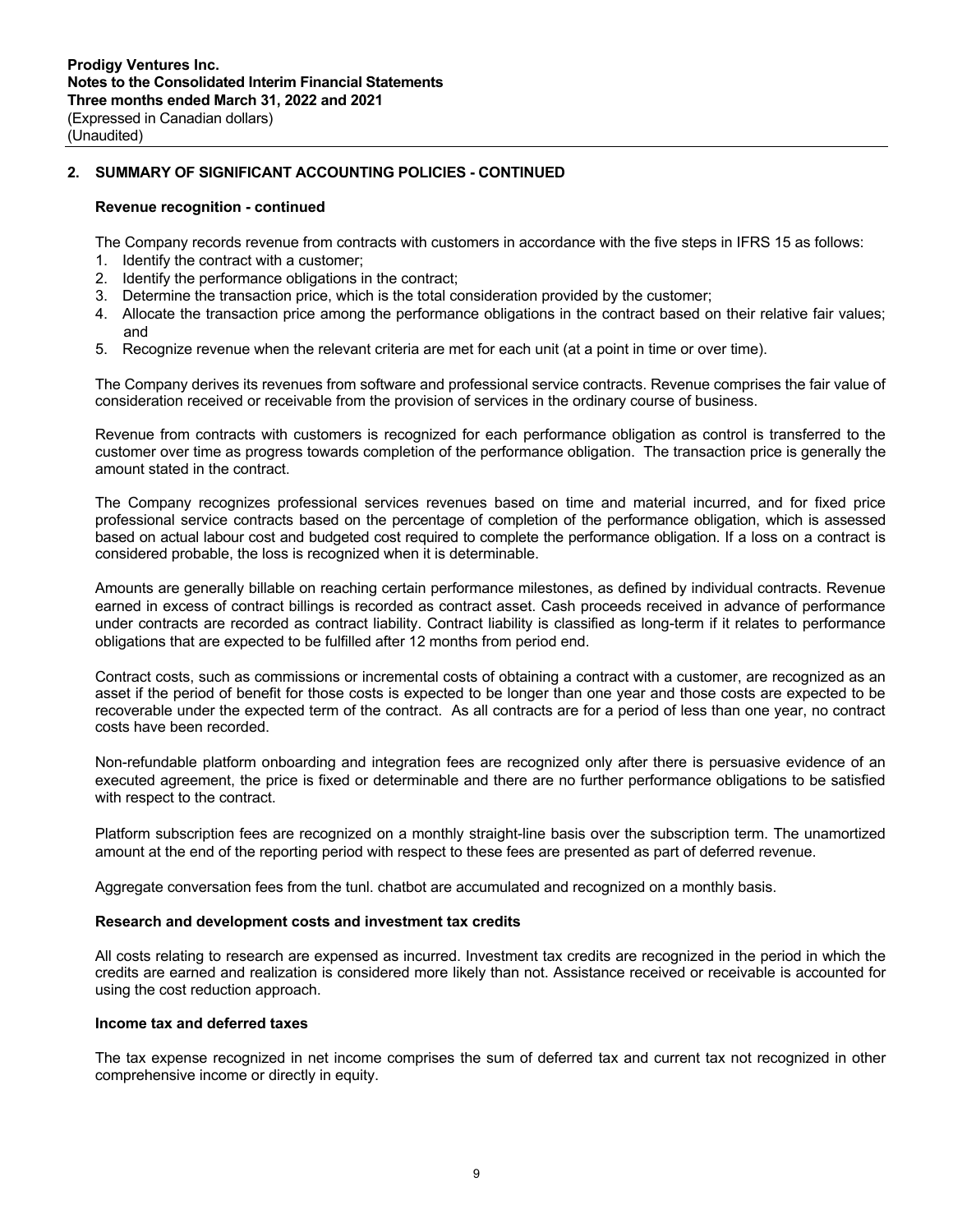## **Income tax and deferred taxes - continued**

The tax currently payable is based on the taxable income or loss for the period. The taxable income or loss may differ from the income or loss for the period as reported in the accompanying consolidated statements of operations and comprehensive income (loss) due to the exclusion, if any, of revenue or expense items that are taxable or deductible in other periods, as well as items that are not taxable or deductible. The Company's liability for current income taxes is calculated using income tax rates that have been enacted or substantively enacted by the end of the reporting period.

Deferred tax assets and liabilities are measured, without discounting, at the tax rates that have been enacted or substantively enacted by the end of the reporting period and applicable in the period in which the liability is expected to be settled or the asset realized.

The measurement of deferred tax liabilities and assets reflects the tax consequences that would follow from the manner in which the Company expects, at the reporting date, to recover or settle the carrying amount of its assets and liabilities. The carrying amount of deferred tax assets is reviewed at each reporting date and reduced to the extent that it is no longer probable that sufficient taxable income will be available to allow the benefit of all or part of the asset to be utilized. Any such reduction is reversed to the extent that it becomes probable that sufficient taxable income will be available.

Deferred tax assets and liabilities are offset when there is a legally enforceable right to offset current tax assets against current tax liabilities and when these relate to income taxes levied by the same taxation authority and the Company intends to settle its current tax assets and liabilities on a net basis. Changes in deferred tax assets or liabilities are recognized as a component of taxable revenue or expense in profit or loss, except where these relate to items that are recognized in other comprehensive income or directly in equity, in which case, the related deferred tax is also recognized in other comprehensive income or equity, respectively.

### **Share-based payments**

The grant date fair value of share-based payment awards granted to employees is recognized as share-based compensation expense, with a corresponding increase in contributed surplus, over the vesting period of the award. The amount recognized is adjusted to reflect the number of awards for which the related service and non-market vesting conditions are expected to be met, such that the amount ultimately recognized is based on the number of awards that vest. Upon the exercising of options, the fair value of the options exercised that has been added to contributed surplus is reclassified to common shares and reflected in the consolidated statements of changes in shareholders' equity.

Equity settled transactions with non-employees are generally measured at the fair value of the goods or services received, and are measured with reference to the fair value of the equity instruments granted if the fair value of the goods or services received cannot be measured reliably.

### **Impairment testing of goodwill and long-lived assets**

Property and equipment and finite intangible assets are reviewed for impairment whenever events or changes in circumstances indicate that the carrying amount may not be recoverable. Goodwill or intangible assets not yet available for use are tested for impairment annually, and whenever events or circumstances that make it more likely than not that an impairment may have occurred, such as a significant adverse change in the business climate or a decision to sell or dispose all, or a portion of, a reporting unit.

For purposes of assessing impairment, assets are grouped together into the smallest group of assets that generates cash inflows from continuing use that are largely independent of the cash inflows of other assets or cash generating units ("CGU"s). An impairment loss is recognized for the amount by which the asset or CGU's carrying amount exceeds its recoverable amount. The recoverable amount is the higher of an asset or CGU's fair value less costs to sell and value-inuse.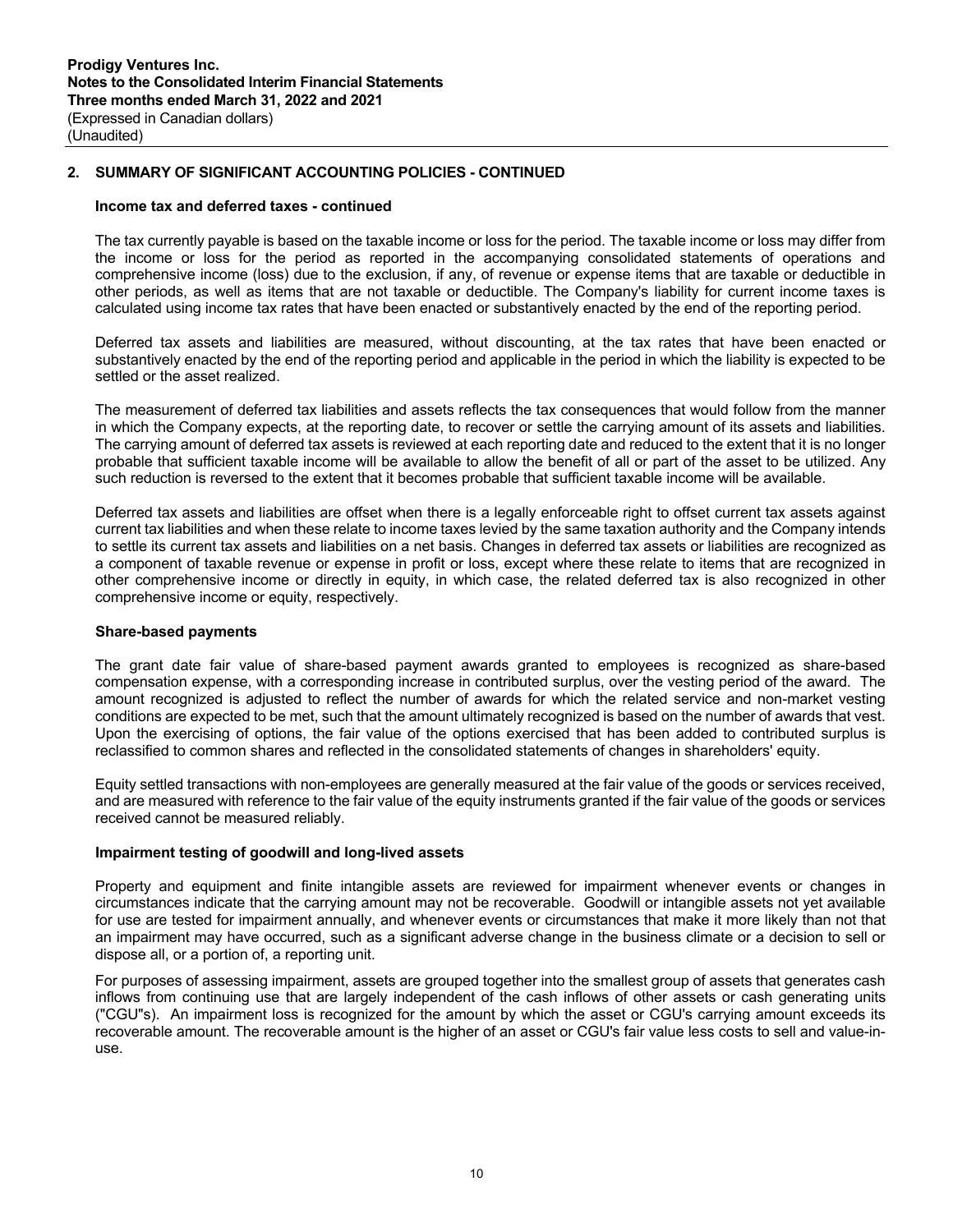### **Impairment testing of goodwill and long-lived assets - continued**

To determine the value-in-use, management estimates expected future cash flows and determines a suitable discount rate in order to calculate the present value of those cash flows. The data used for impairment testing procedures are directly linked to the Company's latest approved budget, adjusted as necessary to exclude the effects of future reorganizations and asset enhancements. Discount factors are determined individually for each CGU and reflect their respective risk profiles as assessed by management. As a result, some assets are tested individually for impairment and some are tested at the CGU level.

Impairment losses recognized in respect of CGUs are allocated first to reduce the carrying amount of any goodwill allocated to the CGUs (or group of CGUs) and then to reduce the carrying amount of the other assets in the CGU (or group of CGUs) on a pro rata basis. Long-lived assets that suffer impairment are reviewed for possible reversal of the impairment at each reporting date. For such assets, an impairment charge is reversed if the CGUs or individual asset's recoverable amount exceeds its carrying amount.

#### **Provisions**

Provisions are recognized when the Company has a present legal obligation as a result of past events, it is more likely than not that an outflow of resources will be required to settle the obligation, and this amount can be reliably estimated. Provisions are measured based on management's best estimate of the expenditure required to settle the obligation at the end of the reporting period, and are discounted to present value where the effect is material. Additionally, the Company performs evaluations to identify onerous contracts and, where applicable, records provisions for such contracts.

A provision for onerous contracts is recognized when the expected benefits to be derived by the Company from a contract are lower than the unavoidable cost of meeting its obligations under the contract. The provision would be measured at the present value of the lower of the expected cost of terminating the contract and the expected net cost of continuing with the contract. Before a provision is established, the Company would recognize any impairment loss on the assets associated with the contract.

#### **Financial instruments – assets and liabilities**

Financial assets and financial liabilities are recognized when the Company becomes a party to the contractual provisions of the instrument. Financial assets are derecognized when the contractual rights to the cash flows from the financial asset expire, or when the financial asset and all substantial risks and rewards are transferred. Financial liabilities are derecognized when they are extinguished, discharged, cancelled or expired.

At initial recognition, the Company classifies its financial instruments depending on the purpose for which the instruments were acquired, as follows:

#### Cash is measured at fair value.

Accounts receivable are non-derivative financial assets with fixed or determinable payments that are not quoted in an active market. The Company's accounts receivable are comprised of trade receivables and are included in current assets due to their short-term nature. Accounts receivable are initially measured at fair value and, subsequently, are measured at amortized cost.

Accounts payable and those accrued liabilities which are financial instruments are initially recognized at fair value and, subsequently, they are measured at amortized cost, which generally corresponds to cost. These instruments are included in current liabilities due to their short-term nature.

# **Impairment of financial assets**

The Company determined its expected credit loss ("ECL") on trade receivables using a provision matrix based on historical credit loss experiences adjusted to reflect information about current economic conditions and forecasts of future economic conditions to estimate lifetime ECL.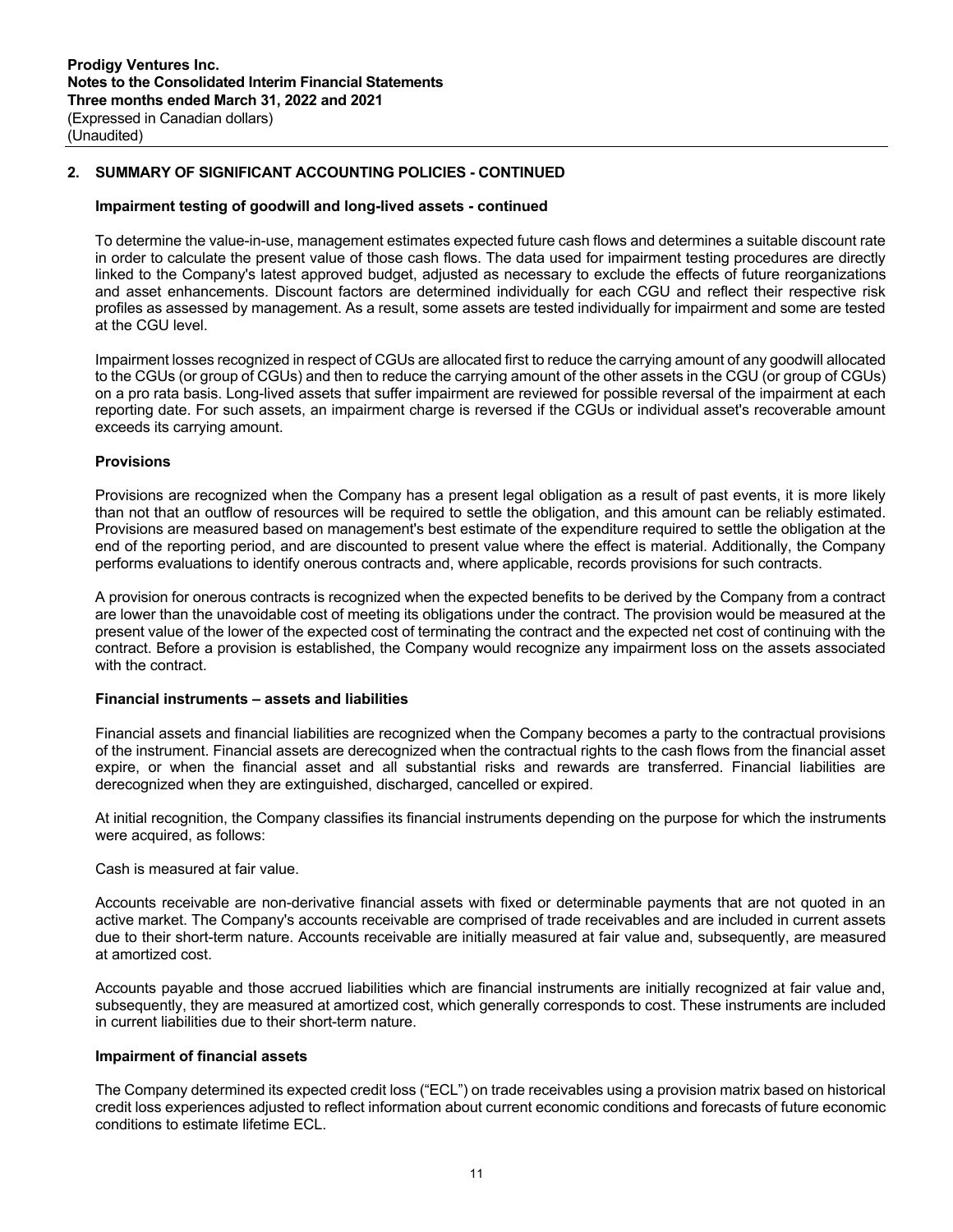#### **Impairment of financial assets - continued**

Impairment losses, if any, are recorded in general and administrative expenses with the carrying amount of the financial asset or contract asset reduced through the use of impairment allowance accounts.

#### **Related party transactions**

Parties are considered to be related if one party has the ability, directly or indirectly, to control the other party or exercise significant influence over the other party in making financial and operating decisions. Related parties may be individuals or corporate entities. A transaction is considered to be a related party transaction when there is a transfer of resources, services or obligations between related parties.

#### **Comprehensive income (loss)**

Basic comprehensive income (loss) comprises net income (loss) and other comprehensive income (loss). Other comprehensive income (loss) represents changes in shareholders' equity and would be presented as accumulated other comprehensive income (loss). However, the Company has not had material income or losses relating to other comprehensive income (loss) and, accordingly, has made no adjustments to the accompanying consolidated financial statements.

# **Income (loss) per share**

The Company calculates basic income (loss) per share by dividing the net income (loss) attributable to shareholders by the weighted average number of common shares outstanding during the period. Diluted per share amounts are calculated giving effect to the potential dilution that would occur if securities or other contracts to issue common shares are exercised or converted. Diluted income (loss) per share would be equal to basic income (loss) per share when the effect of dilutive securities is anti-dilutive.

#### **Leases**

The Company assesses whether a contract is or contains a lease at the inception of the contract. Leases are recognized as a right-of-use asset and corresponding lease liability at the lease commencement date. The lease liability is measured at the present value of the future payments over the lease term, less any lease incentives receivable, discounted using the lessee's incremental borrowing rate, unless the implicit interest rate in the lease can be easily determined. Lease liabilities are subsequently measured at amortized cost using the effective interest rate method.

The right-of-use assets include the initial measurement of the corresponding lease liabilities, lease payments at or before the commencement date, any initial direct costs, less any lease incentives received before the commencement date. The right-of-use assets are subsequently measured at cost and are depreciated on a straight-line basis from the date the underlying asset is available for use over the lease term.

# **3. ACQUISITIONS**

On July 30, 2021, the Company completed the acquisition of all of the outstanding units of Ficanex Technology LP ("Ficanex"), a financial technology platform business, for a fair value consideration of \$5,198,163.

Pursuant to the terms of the unit purchase agreement, the Company has issued the vendors an aggregate of 26,507,331 shares of Prodigy and 4,000,000 common share purchase warrants. Each warrant is exercisable to acquire one common share at a price of 25 cents for a period of two years from the closing of the transaction, provided that if, at any time prior to the date that is two years from the closing date, the volume-weighted average trading price of the common shares on the TSX Venture Exchange, or other principal exchange on which the common shares are listed, is greater than 35 cents for 20 consecutive trading days, the Company may, within 15 days of the occurrence of such event, deliver a notice to the holders of warrants accelerating the expiry date of the warrants to the date that is 45 days following the date of such notice. Any unexercised warrants shall automatically expire at the end of the accelerated exercise period.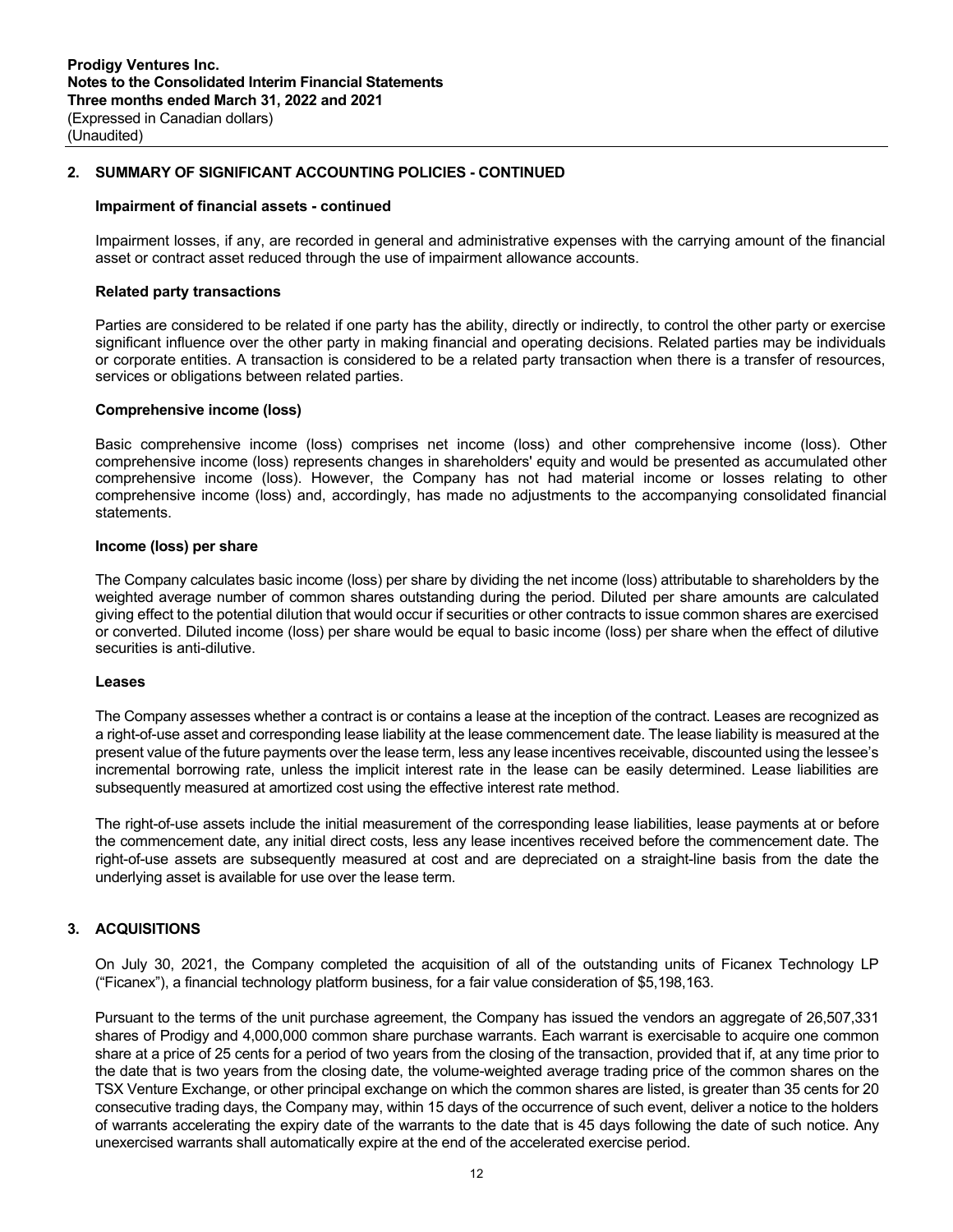# **3. ACQUISITIONS - CONTINUED**

The following table summarizes the fair value of the consideration transferred and the purchase price allocation based on estimated fair values of the major classes of assets acquired assumed at the acquisition date:

| 26,666,667 common shares issued, at \$0.18 per share      | \$<br>4,800,000 |
|-----------------------------------------------------------|-----------------|
| Less: 159,336 common shares cancelled pursuant to closing |                 |
| adjustments, at \$0.18 per share                          | (28, 680)       |
| 4,000,000 common share purchase warrants                  | 426,843         |
| Fair value of consideration                               | \$<br>5,198,163 |
|                                                           |                 |
| Cash and equivalents                                      | \$<br>1,877,578 |
| Accounts receivable                                       | 74.296          |
| Prepaid expenses                                          | 161,428         |
| Intangible assets                                         | 2,119,827       |
| Goodwill                                                  | 1,980,262       |
| Accounts payable and accrued liabilities                  | (581,630)       |
| Contract liability                                        | (117, 233)      |
| Deferred tax liability                                    | (316,365)       |
| Total net assets acquired                                 | \$<br>5.198.163 |

The fair value of the common shares issued as part of the consideration paid was measured using the closing market price of the Company's common shares on the acquisition date when the shares were exchanged. The warrants were valued using the Black-Scholes option pricing model with the following assumptions:

| Fair value of warrants                                  | \$0.107 |
|---------------------------------------------------------|---------|
| Exercise price                                          | \$0.25  |
| Risk-free interest rate                                 | 0.45%   |
| Dividend yield                                          | $0\%$   |
| Volatility factor                                       | 132.3%  |
| Weighted average expected life of the options, in years | 2.0     |
|                                                         |         |

The Company expensed \$117,273 in transaction costs related to this acquisition in the year ended December 31, 2021.

# **4. PROPERTY AND EQUIPMENT**

|                                 | Computer<br>hardware | <b>Computer</b><br>software | <b>Furniture</b> | <b>Total</b> |  |
|---------------------------------|----------------------|-----------------------------|------------------|--------------|--|
| Cost                            |                      |                             |                  |              |  |
| Balance, December 31, 2021      | \$230,502            | \$<br>5,994                 | \$12,072         | \$248,568    |  |
| Additions                       | 4.998                |                             |                  | 4,998        |  |
| Balance, March 31, 2022         | \$235,500            | \$<br>5,994                 | \$12,072         | \$253,566    |  |
| <b>Accumulated depreciation</b> |                      |                             |                  |              |  |
| Balance, December 31, 2021      | \$141.411            | \$<br>5.945                 | \$<br>8.065      | \$155.421    |  |
| Depreciation                    | 6.869                | 4                           | 301              | 7,174        |  |
| Balance, March 31, 2022         | \$148,280            | \$<br>5.949                 | 8,366<br>\$      | \$162,595    |  |
| <b>Carrying amounts</b>         |                      |                             |                  |              |  |
| Balance, December 31, 2021      | \$<br>89.091         | \$<br>49                    | 4,007<br>\$.     | \$<br>93,147 |  |
| Balance, March 31, 2022         | \$<br>87,220         | \$<br>45                    | \$<br>3,706      | \$<br>90,971 |  |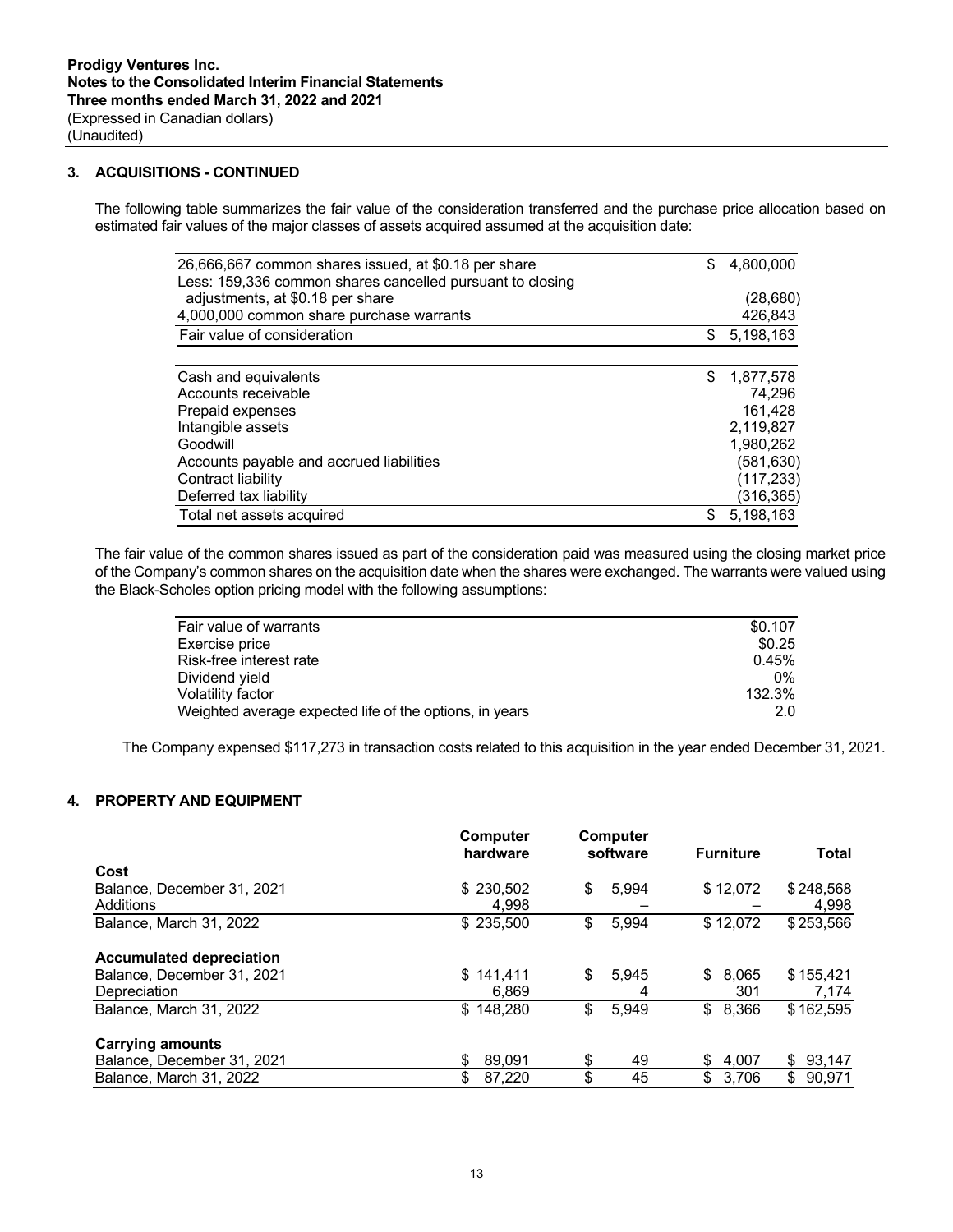# **5. RIGHT OF USE ASSETS**

|                                               |    | <b>Premises</b> |
|-----------------------------------------------|----|-----------------|
| Cost                                          |    |                 |
| Balance, December 31, 2021 and March 31, 2022 | S  | 27,525          |
| <b>Accumulated amortization</b>               |    |                 |
| Balance, December 31, 2021                    | \$ | 1,197           |
| Amortization                                  |    | 3,590           |
| Balance, March 31, 2022                       | S  | 4,787           |
| <b>Carrying amounts</b>                       |    |                 |
| Balance, December 31, 2021                    | \$ | 26,328          |
| Balance, March 31, 2022                       | \$ | 22,738          |

# **6. INTANGIBLES**

|                                 | <b>Customer</b> |                   |                 |    |              |
|---------------------------------|-----------------|-------------------|-----------------|----|--------------|
|                                 | assets          | <b>IDVerifact</b> | tunl.           |    | <b>Total</b> |
| Cost                            |                 |                   |                 |    |              |
| Balance, December 31, 2021      | \$<br>142,300   | \$<br>875,541     | \$<br>1,977,527 | S  | 2,995,368    |
| Additions                       |                 | 156.531           |                 |    | 156,531      |
| Balance, March 31, 2022         | \$<br>142,300   | \$<br>1.032.072   | \$<br>1,977,527 | \$ | 3,151,899    |
| <b>Accumulated amortization</b> |                 |                   |                 |    |              |
| Balance, December 31, 2021      | \$<br>19.764    | \$<br>103.934     | \$<br>206.581   | \$ | 330.279      |
| Amortization                    | 11,858          | 70,862            | 164,644         |    | 247,364      |
| Balance, March 31, 2022         | \$<br>31,622    | \$<br>174,796     | \$<br>371,225   | \$ | 577,643      |
| <b>Carrying amounts</b>         |                 |                   |                 |    |              |
| Balance, December 31, 2021      | \$<br>122.536   | \$<br>771.607     | \$<br>1.770.946 | \$ | 2,665,089    |
| Balance, March 31, 2022         | \$<br>110.678   | \$<br>857,276     | \$<br>1.606.302 | \$ | 2,574,256    |

# **7. GOODWILL**

| Cost                                          |           |
|-----------------------------------------------|-----------|
| Balance, December 31, 2021 and March 31, 2022 | 2.525.050 |

Annual impairment testing involves determining the recoverable amount of the CGU group to which goodwill is allocated and comparing this to the carrying value of the CGU groups. The latest impairment testing was conducted as at December 31, 2021. The measurement of the recoverable amount of the CGU groups was calculated based on fair value less costs to sell. Where there was no market information available, fair value was determined by discounting the future cash flows generated from the continuing use of the groups. The calculation of the fair value based on discounting the future cash flows was based on the following key assumptions:

- Cash flows were projected based on the Company's long-term business plan. Cash flows for a further perpetual period were extrapolated using a growth rate of 2.0%.
- The business plan contains forecasts based on past experience of actual operating results in conjunction with anticipated future growth opportunities.
- The discount rates applied in determining the recoverable amount of the CGU groups were 15% to 35%. The discount rates were estimated based on past experience and the weighted average cost of capital of each CGU group.

The values assigned to the key assumptions represent management's assessment of future trends in the industries in which the CGU groups operate and are based on both external and internal sources and historical trend data.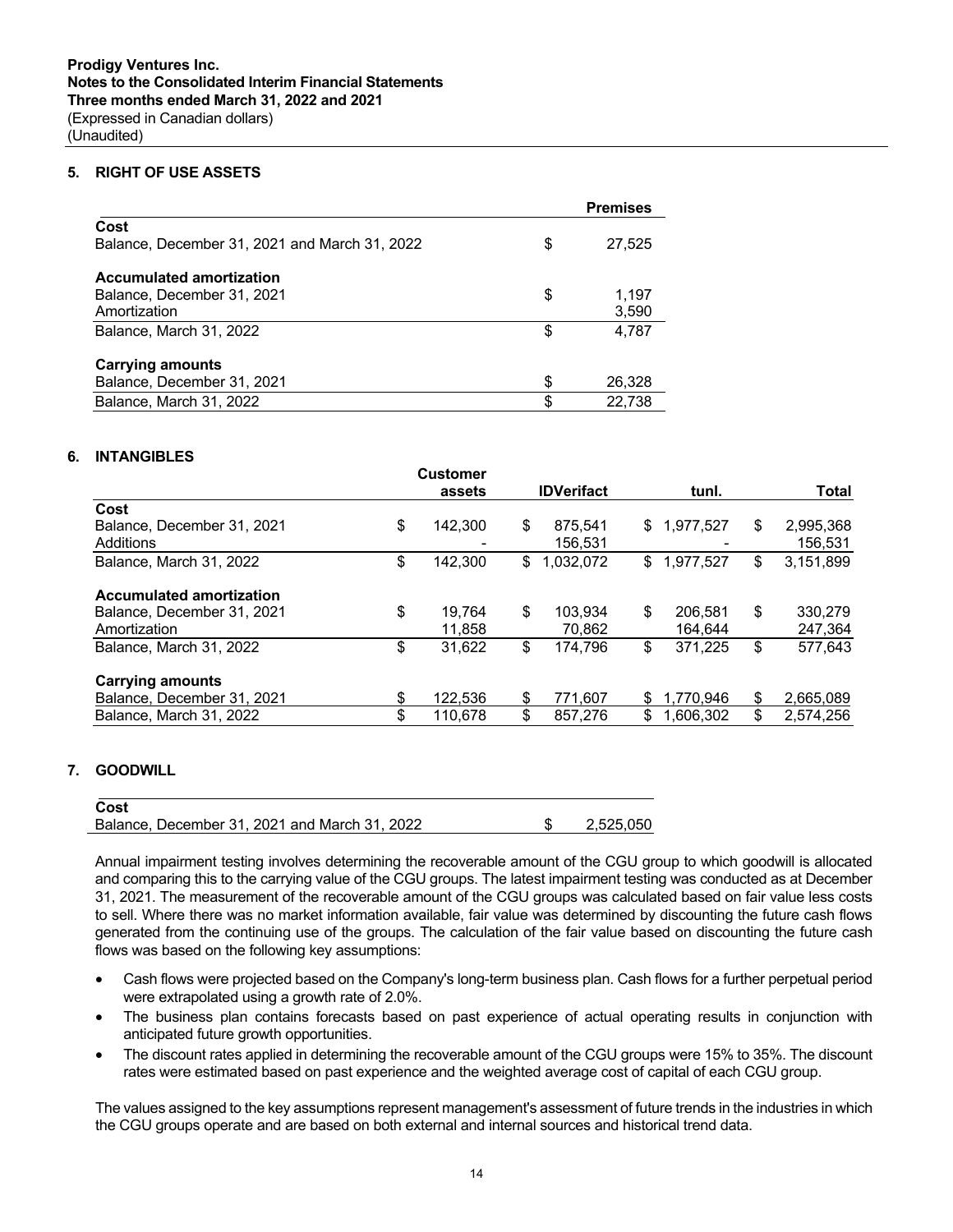# **8. LINE OF CREDIT**

In December 2017, the Company established an operating line of credit for up to \$2,000,000, which carries an interest rate of prime plus 1.15%. This facility is covered by a General Security Agreement and standard operating covenants. The Company has not utilized the operating line as of March 31, 2022.

# **9. ACCOUNTS PAYABLE AND ACCRUED LIABILITIES**

Accounts payable and accrued liabilities included the following as at March 31, 2022 and December 31, 2021:

|                     | March 31, 2022 |  | <b>December 31, 2021</b> |
|---------------------|----------------|--|--------------------------|
|                     |                |  |                          |
| <b>Salaries</b>     | \$<br>346.492  |  | 428.600                  |
| Trade payables      | 740.598        |  | 863.945                  |
| Accrued liabilities | 338.963        |  | 390.115                  |
| HST payable         | 59.134         |  | 9.079                    |
| Total               | 1.485.187      |  | 1.691.739                |

# **10. LEASE LIABILITY**

|                         | <b>March 31, 2022</b> |  | <b>December 31, 2021</b> |
|-------------------------|-----------------------|--|--------------------------|
|                         |                       |  |                          |
| Current                 | 13.680                |  | 13.557                   |
| Non-current             | 8.210                 |  | 11.676                   |
| Total lease liabilities | 21.890                |  | 25.233                   |

The Company's leases are for office premises. When measuring these liabilities, lease payments were discounted using an incremental borrowing rate of 5.1%.

The following table summarizes the undiscounted future lease payments beyond March 31, 2022:

|                                          | <b>March 31, 2022</b> |  |
|------------------------------------------|-----------------------|--|
| Less than one year<br>One to five years  | 14.201<br>8.284       |  |
| Total undiscounted future lease payments | 22.485                |  |

The following table summarizes lease-related cash flows for the three months ended March 31, 2022 and 2021:

|                                | <b>March 31, 2022</b> |       | March 31, 2021 |        |
|--------------------------------|-----------------------|-------|----------------|--------|
| Repayment of lease liabilities |                       | 3.550 |                | 42.906 |
| Total cash outflows            |                       | 3.550 |                | 42.906 |

# **11. SHARE CAPITAL**

a) Authorized

Unlimited common shares: voting, without par value, participating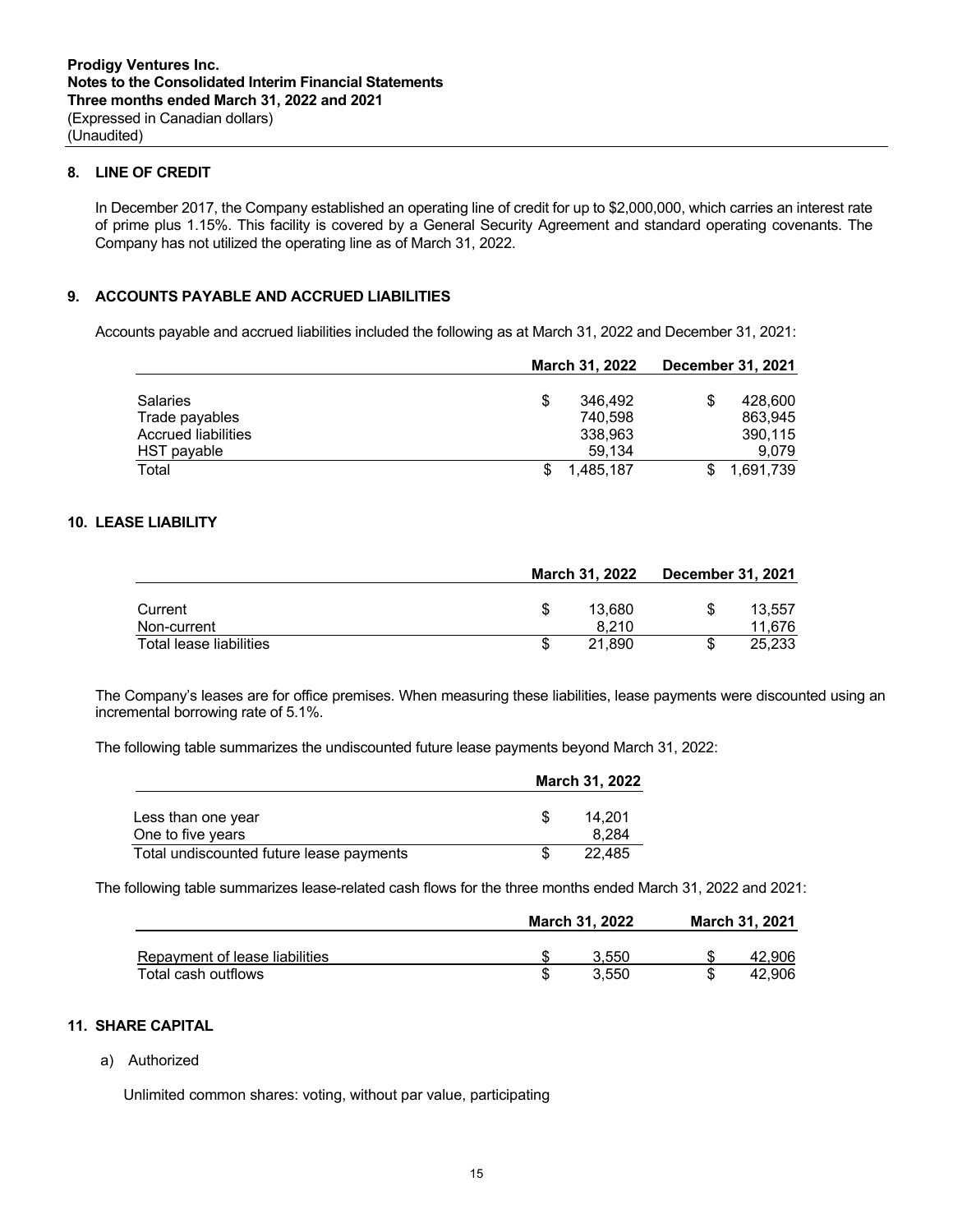# **11. SHARE CAPITAL – CONTINUED**

b) Shares issued and outstanding

|                                           | Number of   |                  |
|-------------------------------------------|-------------|------------------|
|                                           | shares      | Amount           |
| <b>Common shares</b>                      |             |                  |
| Balance, December 31, 2021                | 143,214,903 | 5,640,645<br>SS. |
| Shares issued for services <sup>(i)</sup> | 1.072.500   | 144.787          |
| Balance, March 31, 2022                   | 144.287.403 | 5.785.432<br>S.  |

- (i) On February 13, 2020, the Company completed the acquisition of ZoftNow Inc. ("ZoftNow"), a boutique consulting firm. Pursuant to the terms of the share purchase agreement, on closing the Company paid the vendors an aggregate cash payment of \$384,084 (being the \$450,000 cash portion of the purchase price reduced for certain closing adjustments) and issued to the vendors an aggregate of 1,072,500 common shares in the capital of Prodigy in exchange for all of the issued and outstanding shares of ZoftNow. Upon closing of the transaction, key management of ZoftNow became employees of the Company. As per the terms of the agreement, the Company has issued an additional 1,072,500 common shares in February, 2022, the second anniversary of the closing date. This additional share issuance has been deemed compensation for postcombination services and was excluded from the purchase consideration.
- c) Stock options outstanding

The Company has adopted a Stock Option Plan (the "Option Plan") to provide an incentive to the Company's directors, senior officers, employees and consultants to continue their involvement with the Company and to increase their efforts on the Company's behalf. The Option Plan is a "rolling" stock option plan, whereby options may be granted equal in number to up to 3% of the issued common shares of the Company at the time of the grant of the stock option.

The following table reflects the continuity of stock options for the three months ended March 31, 2022 and 2021:

|                                  | March 31, 2022                 |                          |     | March 31, 2021                           |                                |                          |    |                                          |
|----------------------------------|--------------------------------|--------------------------|-----|------------------------------------------|--------------------------------|--------------------------|----|------------------------------------------|
| <b>Expiry date</b>               | <b>Number</b><br>οt<br>options | <b>Exercise</b><br>price |     | Weighted<br>average<br>exercise<br>price | <b>Number</b><br>οf<br>options | <b>Exercise</b><br>price |    | Weighted<br>average<br>exercise<br>price |
|                                  |                                |                          |     |                                          |                                |                          |    |                                          |
| Outstanding, beginning of period | 2.148.334                      |                          | S.  | 0.131                                    | 1.146.250                      |                          | S  | 0.137                                    |
| Exercised                        |                                |                          |     |                                          | (28, 750)                      | \$0.175                  | S  | 0.175                                    |
| Cancelled/Expired                |                                |                          |     |                                          | (302,500)                      | \$0.175                  | S  | 0.175                                    |
| Outstanding, end of period       | 2,148,334                      |                          | \$. | 0.131                                    | 815,000                        |                          | \$ | 0.122                                    |
| Exercisable, end of period       | 815,000                        |                          | S   | 0.122                                    | 240,000                        |                          | \$ | 0.185                                    |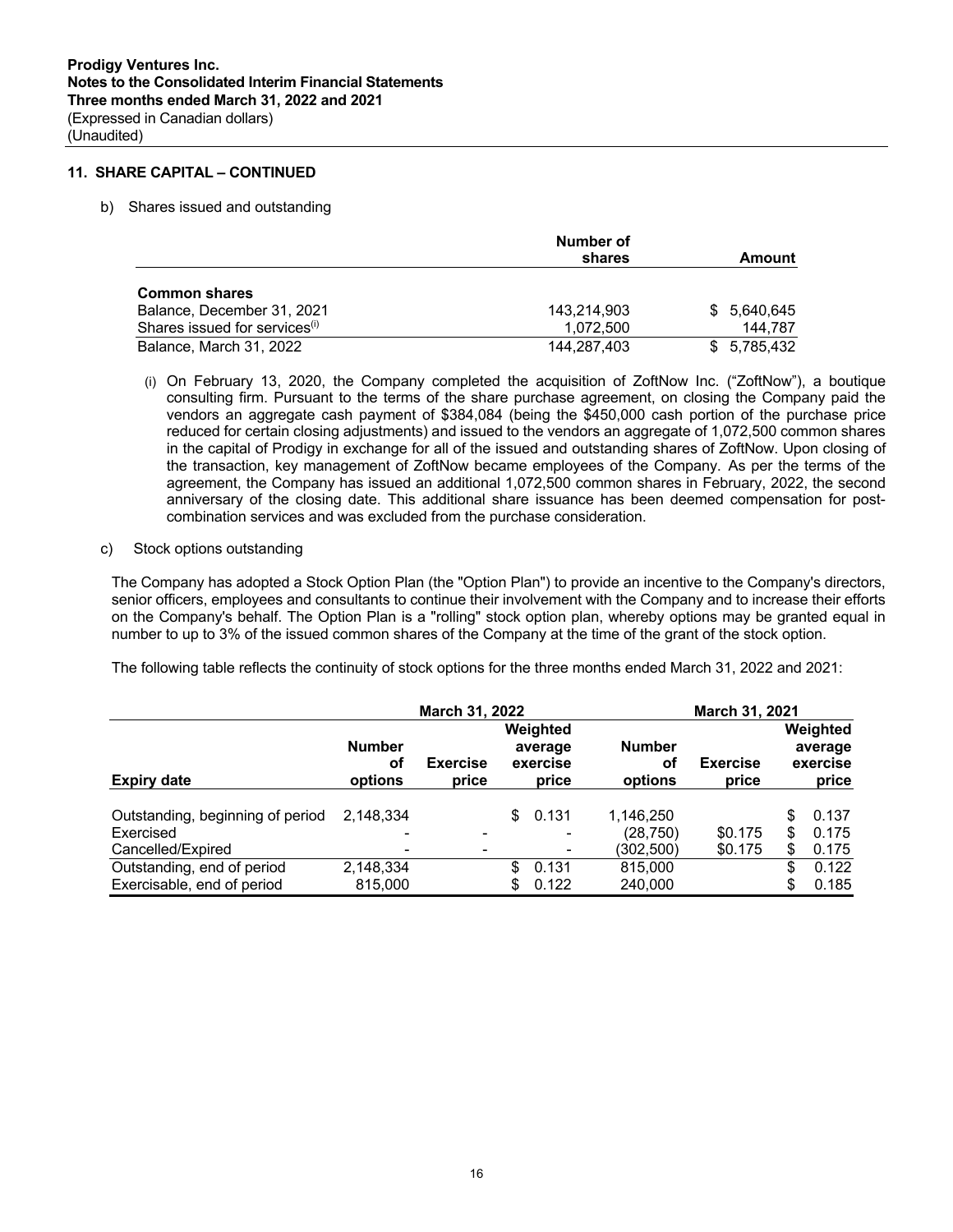# **11. SHARE CAPITAL – CONTINUED**

c) Stock options outstanding - continued

The weighted average remaining contractual life and weighted average exercise price of options outstanding and of options exercisable as at March 31, 2022 are as follows:

| <b>Options Outstanding</b> |                              |                                          |                                                     | <b>Options Exercisable</b>   |                                          |  |
|----------------------------|------------------------------|------------------------------------------|-----------------------------------------------------|------------------------------|------------------------------------------|--|
| <b>Exercise</b><br>price   | <b>Number</b><br>outstanding | Weighted<br>average<br>exercise<br>price | Average<br>remaining<br>contractual<br>life (years) | <b>Number</b><br>exercisable | Weighted<br>average<br>exercise<br>price |  |
| \$0.185                    | 240,000                      | \$0.185                                  | 0.44                                                | 240,000                      | \$0.185                                  |  |
| \$0.095                    | 575,000                      | \$0.095                                  | 0.37                                                | 575,000                      | \$0.095                                  |  |
| \$0.155                    | 833,334                      | \$0.155                                  | 1.33                                                |                              | n/a                                      |  |
| \$0.110                    | 250,000                      | \$0.110                                  | 2.65                                                |                              | n/a                                      |  |
| \$0.100                    | 250,000                      | \$0.100                                  | 1.75                                                |                              | n/a                                      |  |
| Total                      | 2,148,334                    | \$0.131                                  | 1.18                                                | 815,000                      | \$0.122                                  |  |

The Company recorded a stock-based compensation recovery of \$3,132 for the three months ended March 31, 2022 (2021 – expense of \$6,503) in connection with the expected vesting of the above stock options issued.

#### d) Warrants Outstanding

The following table reflects the continuity of common share purchase warrants for the three months ended March 31, 2022 and 2021:

|                                  |                          | March 31, 2022           | March 31, 2021           |                          |  |
|----------------------------------|--------------------------|--------------------------|--------------------------|--------------------------|--|
| <b>Expiry date</b>               | Number of<br>warrants    | <b>Exercise</b><br>price | Number of<br>warrants    | <b>Exercise</b><br>price |  |
| Outstanding, beginning of period | 4,000,000                | \$0.25                   | ۰                        |                          |  |
| Issued                           | $\overline{\phantom{0}}$ | $\overline{\phantom{0}}$ | $\overline{\phantom{0}}$ |                          |  |
| Exercised                        |                          |                          |                          |                          |  |
| Cancelled/Expired                |                          |                          |                          |                          |  |
| Outstanding, end of period       | 4,000,000                | \$0.25                   |                          |                          |  |

Pursuant to the acquisition of Ficanex in July, 2021, the Company has issued the vendors an aggregate of 26,666,667 units in the capital of Prodigy, prior to applicable closing adjustments. Each Prodigy unit consists of one common share of the Company and 0.15 of a common share purchase warrant. Each warrant is exercisable to acquire one common share at a price of 25 cents until July 30, 2023, provided that if, at any time prior to July 30, 2023, the volume-weighted average trading price of the common shares on the TSX Venture Exchange, or other principal exchange on which the common shares are listed, is greater than 35 cents for 20 consecutive trading days, the Company may, within 15 days of the occurrence of such event, deliver a notice to the holders of warrants accelerating the expiry date of the warrants to the date that is 45 days following the date of such notice. Any unexercised warrants shall automatically expire at the end of the accelerated exercise period.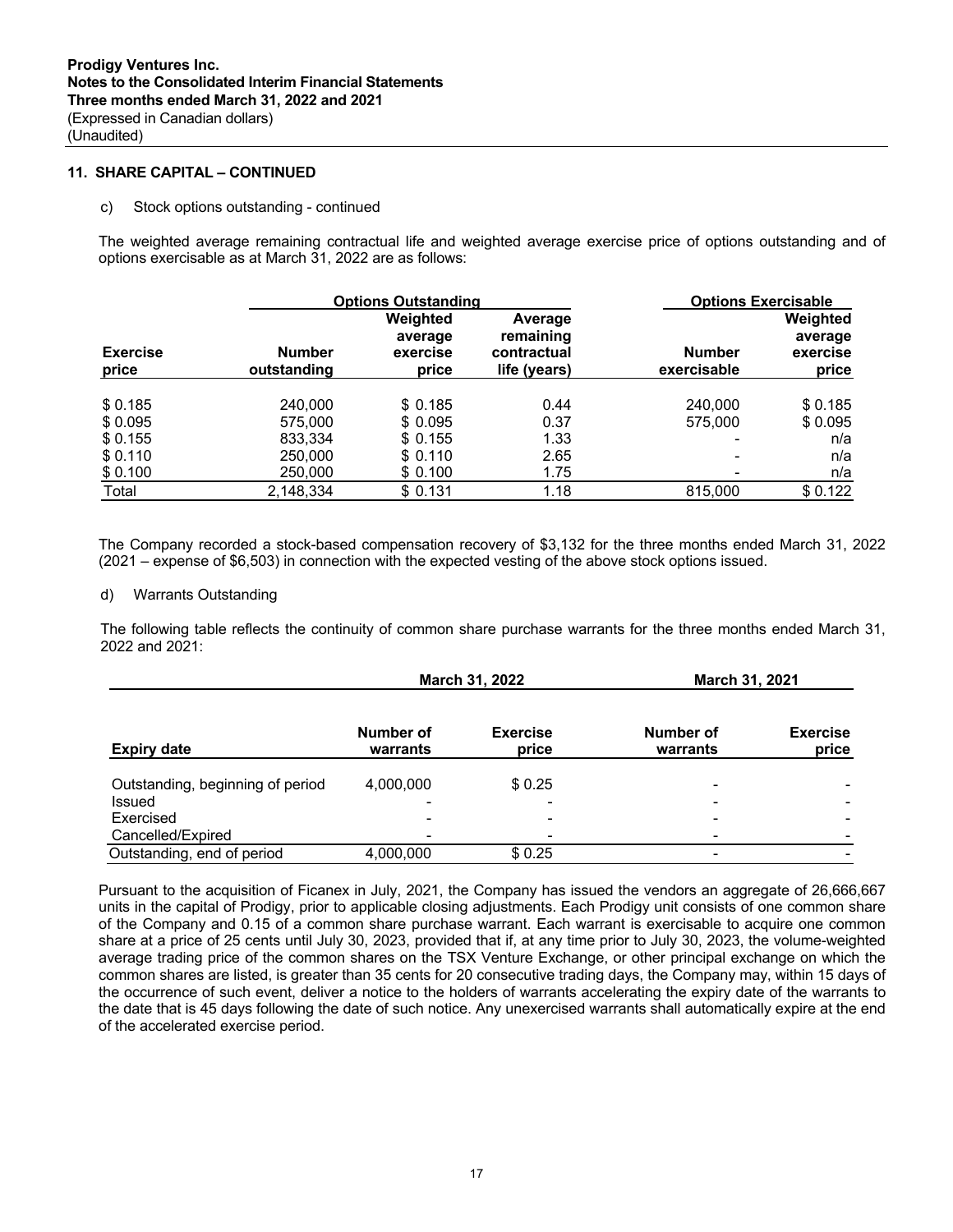# **11. SHARE CAPITAL – CONTINUED**

e) ZoftNow Contingent Share Consideration

The acquisition of ZoftNow included terms whereby the Company would issue an additional 1,072,500 common shares on the second anniversary of the closing date if certain key management of ZoftNow were still employed by the Company at that time. This transaction has been accounted for separately from the business combination, as post-combination renumeration. The fair value of the post-combination share consideration was expensed on a straight-line basis over the two-year vesting period. The Company recorded share-based compensation expense of \$9,049 for the three months ended March 31, 2022 (2021 - \$18,099) in connection with contingent share consideration. The common shares were issued to the employees in February, 2022.

f) Restricted Share Unit Plan

The Company has also adopted a Restricted Share Unit Plan (the "RSU Plan"). The RSU Plan is a complimentary mechanism to the Company's Option Plan. Its purpose is to provide an incentive to the Company's senior officers, employees and consultants to continue their involvement with the Company and to increase their efforts on the Company's behalf. Under the RSU Plan, the aggregate number of common shares which may be issued will not exceed 2,568,823 at the time of grant of any restricted share unit ("RSU"). As of March 31, 2022, the Company has not granted any RSU's under the RSU Plan.

g) Dividends

On September 20, 2019, the Company declared a quarterly dividend of 0.1 cents per share for holders of record of common shares of the Company on October 2, 2019, and payable in cash on October 15, 2019. On December 17, 2019, the Company declared a quarterly dividend of 0.1 cents per share for holders of record of common shares of the Company on December 31, 2019, and payable in cash on January 8, 2020. On March 16, 2020, the Company declared a quarterly dividend of \$116,679 (0.1 cents per share) for holders of record of common shares of the Company on March 31, 2020, and payable in cash on April 16, 2020. The Company did not declare or pay any dividends during the three months ended March 31, 2022 and 2021. On June 9, 2020, the Company announced that the board of directors of the Company has decided to temporarily suspend the Company's quarterly dividend. Although the Company has been adapting well to the disruptions caused by the COVID-19 pandemic, management believes that due to the potential business uncertainty relating to COVID-19, it is in the best interest of the Company to conserve its cash resources. The Company's Board of Directors will continue to review the dividend quarterly.

# **12. CAPITAL MANAGEMENT**

The Company defines capital as the aggregate of shareholders' equity and debt. The Company's equity comprises the common shares of the Company subscribed by the shareholders and retained earnings. The Board of Directors manages the dividend policy and the pricing of products and services of the Company so as to ensure that there is adequate cash flow to fund the Company's operations and safeguard the Company's ability to continue as a going concern so that it can continue to provide returns for shareholders.

Management reviews its capital management approach on an ongoing basis and believes that this approach, given the relative size of the Company, is optimal.

There were no changes in the Company's approach to capital management during the three months ended March 31, 2022 and 2021. As at March 31, 2022, the Company was not subject to externally imposed capital requirements other than standard operating covenants associated with the line of credit.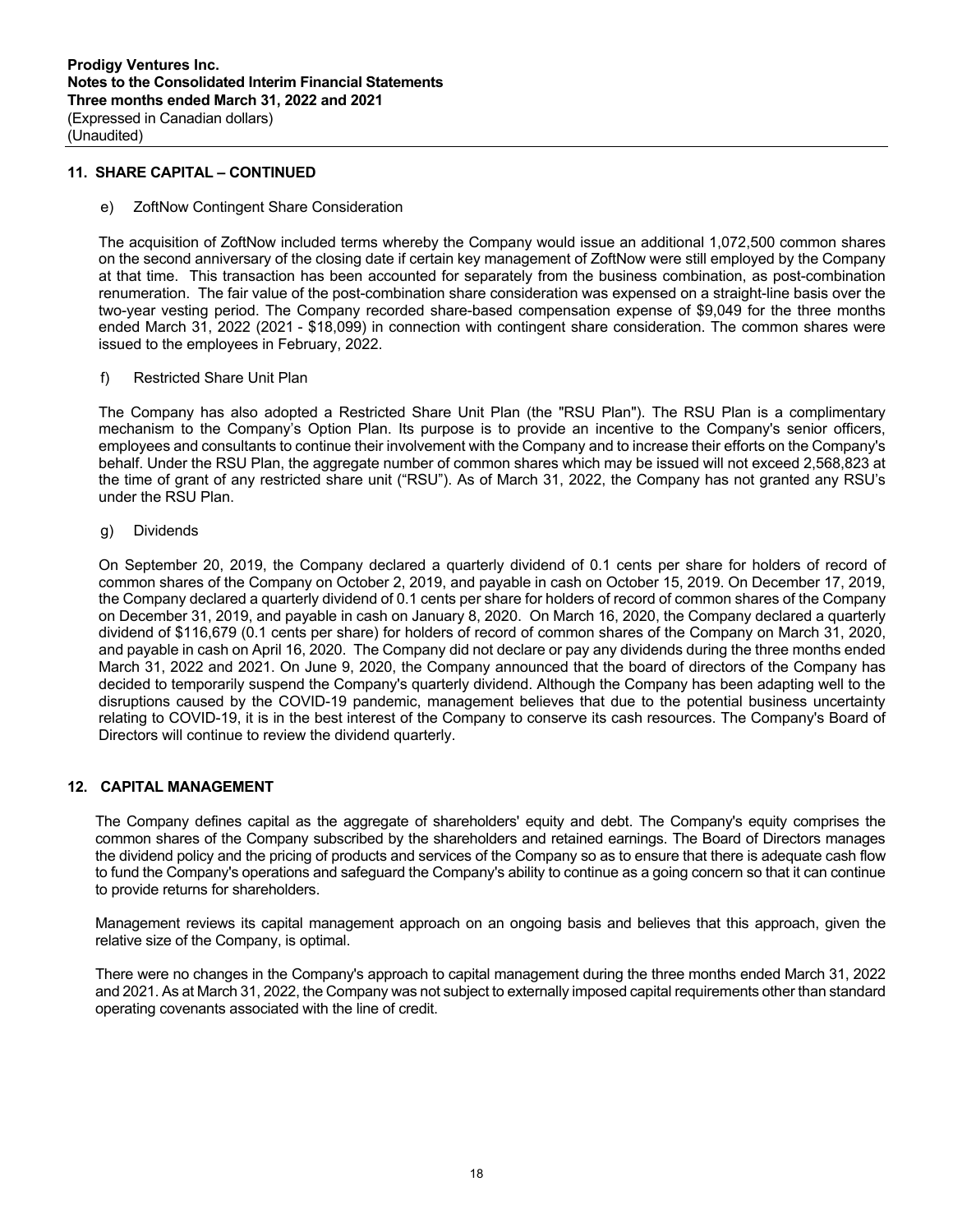# **13. FINANCIAL INSTRUMENTS AND RISK MANAGEMENT**

The Company's financial instruments comprise cash, accounts receivable and accounts payable and accrued liabilities. The fair values of these financial instruments approximate their carrying values, unless otherwise noted, due to their short-term maturities or interest rates which management believes approximates those of similar instruments in the current market. Except as otherwise noted, the Company is not exposed to significant risks in relation to its financial instruments.

The Company's risk management policies are established to identify and analyze the Company's risk, to set appropriate risk limits and controls, and to monitor risks and adherence to limits. Risk management policies and systems are reviewed regularly to reflect changes in market conditions and the Company's activities. There have been no changes to the Company's exposure to risks in respect of its financial instruments, and there have been no changes in respect of management's objectives, policies and processes in the management of its financial instruments from that of the prior reporting period.

The Company does not hold or issue derivative financial instruments for trading or speculative purposes.

### **Credit risk**

Concentration of credit risk relates primarily to the Company's accounts receivable, as the receivables are principally derived from one revenue source: technology services. During the three months ended March 31, 2022, the Company derived 42% of its revenue from one customer (2021 – 60% from one customer). As at March 31, 2022, one customer represented 47% (December 31, 2021 – 40%) of the accounts receivable balance. Approximately 83% of the Company's revenue was received from customers currently located in Canada (2021 – 79%). As at March 31, 2022, approximately 28% (December 31, 2021 – 31%) of the Company's accounts receivable are greater than 30 days past due.

As at the following dates, the aging of gross trade and other receivables were as follows:

|                            | March 31, 2022  | <b>December 31, 2021</b> |  |
|----------------------------|-----------------|--------------------------|--|
| Current                    | 1,212,505<br>S. | 1,044,171<br>S           |  |
| 1 - 30 days                | 1.251           | 15.865                   |  |
| 31 - 60 days               | 420.962         | 390,251                  |  |
| 61 - 90 days               | 41.191          | 81,131                   |  |
| Greater than 90 days       | ۰               | 11,136                   |  |
| Subtotal                   | 1,675,909       | 1,542,554                |  |
| Less: Expected credit loss | (10, 113)       | (11, 145)                |  |
| Total                      | 1,665,796       | 1,531,409                |  |

The expected credit loss was \$10,113 at March 31, 2022 (December 31, 2021 - \$11,145). There is no indication, as at these dates, that the debtors will not meet their obligations. The Company manages its credit risk relating to its trade receivables through credit approval and monitoring procedures, including senior management prior approval of all rental contracts. Such approvals are based on trade information, payment history, credit rating and financial analysis, where possible.

The provision matrix below shows the expected credit loss rate for each category of accounts receivable as at March 31, 2022.

|                                | Aging (days outstanding) |         |          |          |                          |           |
|--------------------------------|--------------------------|---------|----------|----------|--------------------------|-----------|
|                                | Current                  | 1 to 30 | 31 to 60 | 61 to 90 | >90                      | Total     |
| Gross accounts receivable (\$) | 1.212.505                | 1.251   | 420.962  | 41.191   |                          | 1.675.909 |
| Expected loss rate (%)         | 0.30                     | 0.79    | 1.27     | 2.75     | 6.41                     | 0.60      |
| Expected loss provision (\$)   | 3.624                    | 10      | 5.346    | 1,133    | $\overline{\phantom{0}}$ | 10.113    |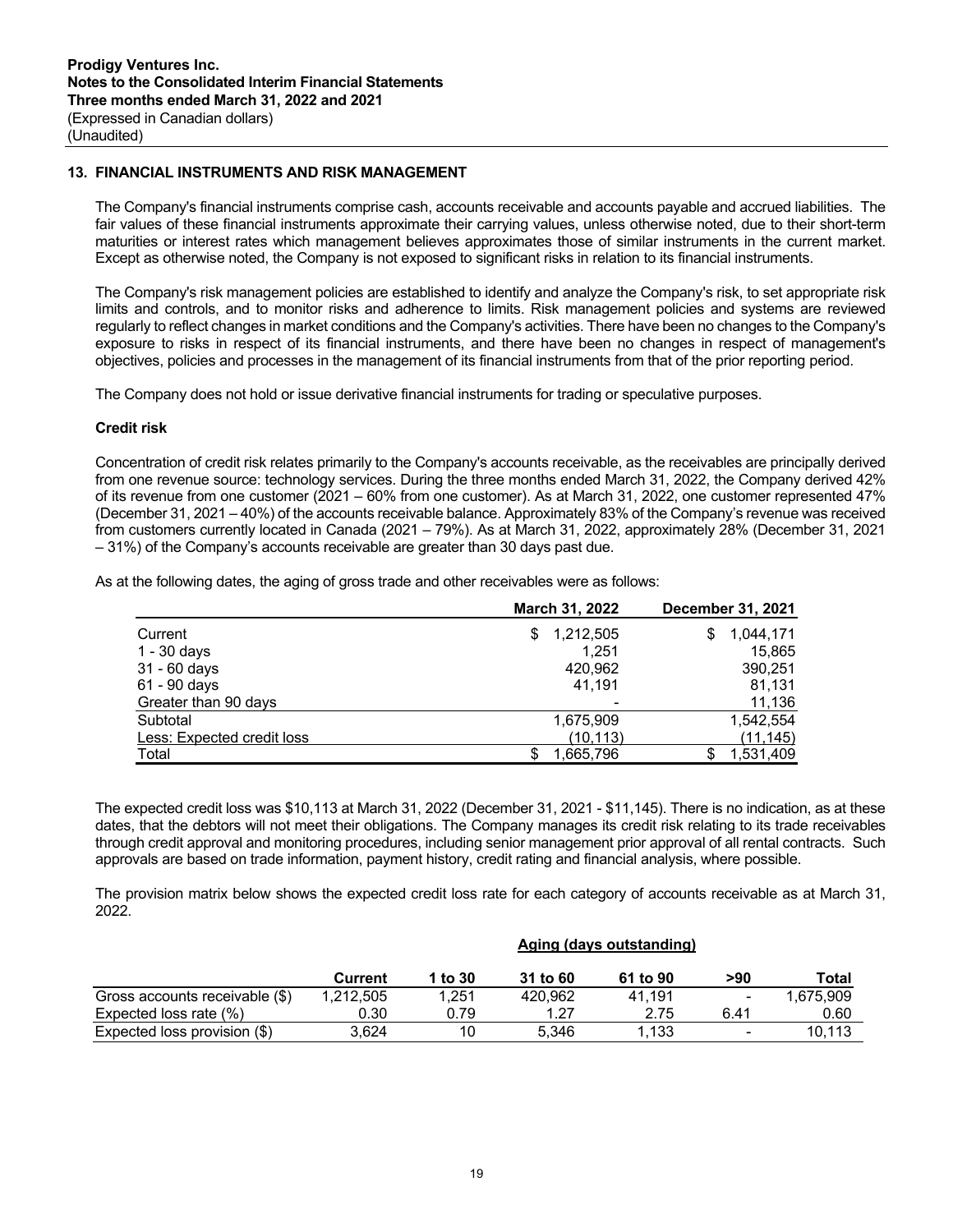# **13. FINANCIAL INSTRUMENTS AND RISK MANAGEMENT - CONTINUED**

# **Credit risk – continued**

The provision matrix below shows the expected credit loss rate for each category of accounts receivable as at December 31, 2021. **Aging (days outstanding)**

|                                | Aging (days outstanding) |         |          |          |        |           |
|--------------------------------|--------------------------|---------|----------|----------|--------|-----------|
|                                | Current                  | 1 to 30 | 31 to 60 | 61 to 90 | >90    | Total     |
| Gross accounts receivable (\$) | 1.044.171                | 15.865  | 390.251  | 81.131   | 11.136 | 1.542.554 |
| Expected loss rate $(\%)$      | 0.29                     | 0.79    | 1 27     | 2.75     | 6.41   | 0.72      |
| Expected loss provision (\$)   | 3.119                    | 125     | 4.956    | 2.231    | 714    | 11.145    |

The Company reviews the components of these accounts on a regular basis to evaluate and monitor this risk. The Company's customers are generally large financially established organizations, which limits the credit risk relating to the customer.

# **Liquidity risk**

The Company is exposed to liquidity risk to the extent that it must meet its financial obligations as and when due. The Company's approach to managing liquidity risk is to ensure that it always has sufficient cash and other current financial assets to meet its obligations when due without incurring unacceptable losses or damage to the Company's reputation. Management forecasts cash flows to identify financing requirements. These requirements are then addressed through combination of cash management and access to additional capital.

Management is of the view, based on historical cash flow, that there is sufficient current and future cash flow from its operating activities and third-party financing to sustain ongoing operations. Should contractual commitments require payment, management believes that its current sources of liquidity are sufficient to cover these obligations.

### **Foreign currency risk**

The Company earns a portion of its revenue in US dollars and is therefore subject to risk from changes in foreign currency rates. The Company does not utilize any financial instruments to mitigate the risks arising from changes in foreign currency rates. For the three months ended March 31, 2022 a 10% increase in the value of the US dollar would have increased income by approximately \$50,631 (2021 - \$50,032) and a 10% decrease in the US dollar would have the opposite effect.

### **Interest rate risk**

Interest rate risk is the risk that the value of financial instruments will fluctuate due to changes in market interest rates. As at March 31, 2022 and December 31, 2021, the Company did not have any active debt and was therefore not subject to interest rate risk.

### **Fair value hierarchy**

The following summarizes the Company's financial instruments that are carried at fair values according to the fair value hierarchy, which comprises the following levels. The fair value hierarchy requires the use of observable market inputs whenever such inputs exist. A financial instrument is classified to the lowest level of the hierarchy for which a significant input has been considered in measuring fair value.

*Level 1* - valuation based on quoted prices (unadjusted) in active markets for identical assets or liabilities;

*Level 2* - valuation techniques based on inputs other than quoted prices included in Level 1 that are observable for the asset or liability, either directly (i.e., as prices) or indirectly (i.e., derived from prices); and

*Level 3* - valuation techniques using inputs for the asset or liability that are not based on observable market data (unobservable inputs).

There were no transfers of financial assets between any of the levels during the three months ended March 31, 2022 and 2021.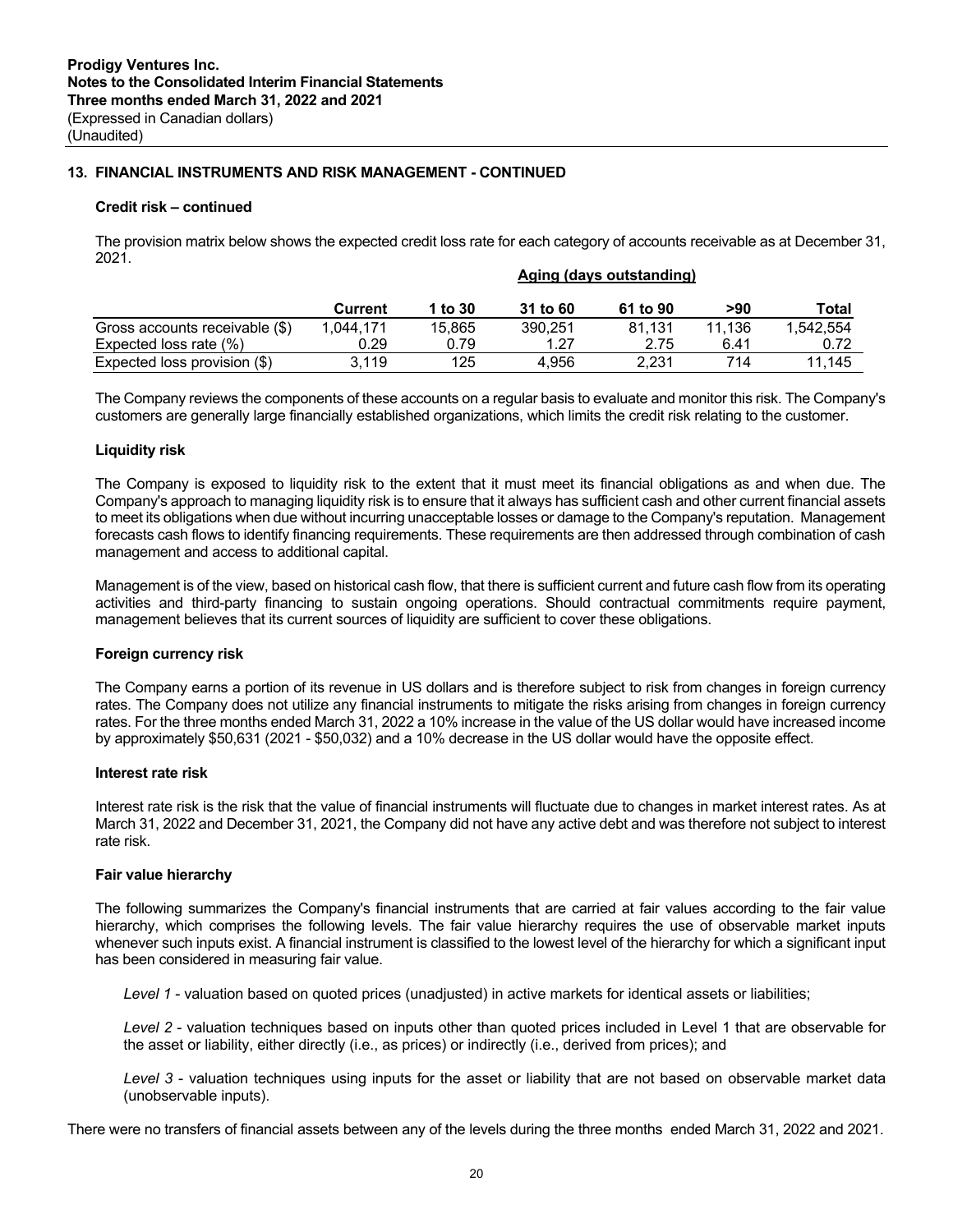### **14. ECONOMIC DEPENDENCE**

For the three months ended March 31, 2022, approximately 42% (2021 – 60%) of the Company's revenue related to transactions entered into with one customer. As at March 31, 2022, approximately 47% (December 31, 2021 – 40%) of the accounts receivable balance related to this same customer.

#### **15. REVENUE**

Revenue comprises:

|                                                                               |   | Three months ended<br>March 31, 2022 |     | Three months ended<br>March 31, 2021 |  |  |
|-------------------------------------------------------------------------------|---|--------------------------------------|-----|--------------------------------------|--|--|
| Time and materials contracts<br>Fixed price contracts<br><b>Platform fees</b> |   | 2,889,569<br>264.058<br>223.688      | \$. | 3.328.987                            |  |  |
| Total                                                                         | S | 3.377.315                            |     | 3,328,987                            |  |  |

At March 31, 2022, the aggregate amount of costs incurred and revenue recognized to date under open fixed price contracts amounted to \$16,420 and \$45,582, respectively (December 31, 2021 - \$1,634 in costs incurred and \$2,174 in revenue recognized).

### **16. RELATED PARTY TRANSACTIONS**

#### **Compensation to key management personnel**

Compensation earned for the three months ended March 31, 2022 and 2021 due to persons in charge of the planning, direction and control of the Company, including executive and non-executive directors is as follows:

|                                   | Three months ended<br>March 31, 2022 |                  | Three months ended<br>March 31, 2021 |                  |
|-----------------------------------|--------------------------------------|------------------|--------------------------------------|------------------|
| Salaries, fees, and benefits      | S                                    | 321.421          | \$.                                  | 298.665          |
| Share-based compensation<br>Total |                                      | 9.844<br>331.265 |                                      | 6.503<br>305,168 |

# **17. INCOME TAXES**

Income tax expense is recognized on management's best estimate of the actual income tax rate for the interim period applied to the pre-tax income of the interim period for Company. For the three months ended March 31, 2022 the Company has recorded a provision for income tax of \$35,611 (2021 - \$13,200).